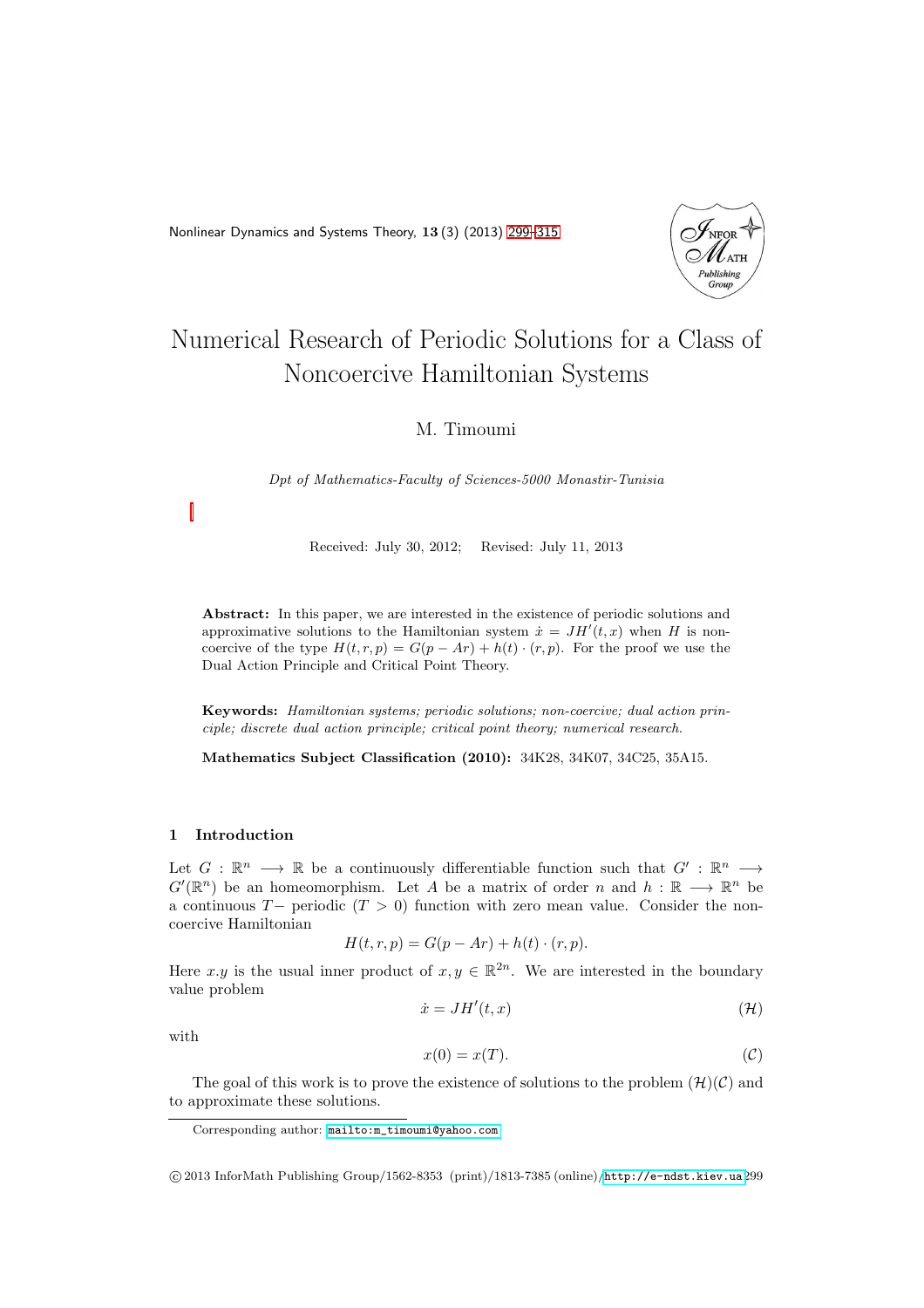For T and h given, we define the dual action integral  $\varphi : E \longrightarrow \mathbb{R} \cup \{+\infty\}$  as

$$
\varphi(v) = \frac{1}{2} \int_0^T Jv \cdot \pi v dt + \int_0^T H_0^*(v - h) dt,
$$

where  $H_0(r, p) = G(p - Ar)$ ,  $H_0^*$  is the Fenchel's transformation of  $H_0$  and E is the closed subspace of  $L^2(0,T;\mathbb{R}^{2n})$  defined by:

$$
E = \left\{ v \in L^{2}(0, T; \mathbb{R}^{2n}) / \int_{0}^{T} v(t) dt = 0 \right\}.
$$

Under some suitable assumptions on  $G$ , we will prove, in Section 2, that the problem  $(\mathcal{H})(\mathcal{C})$  has at least one solution and is equivalently to the following problem:

$$
find \ v \in E \ such \ that \ 0 \in \bar{\partial}\varphi(v), \tag{R}
$$

where we introduce the notation  $\bar{\partial}$  to distinguish the sub differential in E and in  $L^2(0,T;\mathbb{R}^{2n})$ . In Section 3, we will introduce some problems  $(\mathcal{H}_N)(\mathcal{C}_N)$ ,  $(\mathcal{R}_N)$ ,  $(\mathcal{P}_N)$ defined in a finite dimensional space and related together by a discret dual action principle. In Section 4, we will study the existence of solutions to problem  $(P_N)$ , which give solutions to problem  $(\mathcal{R}_N)$ . In Section 5, we will study some convergence problems related to this discretisation. We want to know if the differences system  $(\mathcal{H}_N)$  is near to system  $(\mathcal{H})$  for example for a very large integer N. In Section 6, we will give an example of application and in Section 7, we will conclude this work.

## 2 Existence of Periodic Solutions

Let  $G: \mathbb{R}^n \longrightarrow \mathbb{R}$  be a continuously differentiable convex function, A be a symmetric matrix of order n and  $h : \mathbb{R} \longrightarrow \mathbb{R}^{2n}$  be a continuous T-periodic function with zero mean value on  $[0, T]$ . Consider the assumptions:

Assumption 2.1

$$
\lim_{|x| \to \infty} G(x) = +\infty. \tag{G_1}
$$

**Assumption 2.2** There exist  $\alpha \in ]0, \frac{\pi}{T(1+|A|^2)}[$  and  $\beta \ge 0$  such that

$$
\forall x \in \mathbb{R}^n, \ G(x) \le \frac{\alpha}{2} |x|^2 + \beta, \tag{G_2},
$$

where  $|A|$  is the usual norm of A. Consider the non-coercive sub-quadratic Hamiltonian:

$$
H(t, r, p) = G(p - Ar) + h \cdot (r, p).
$$

We are interested in the existence of solutions for the boundary value problem

$$
\dot{x} = JH'(t, x) \tag{H}
$$

with

$$
x(0) = x(T), \tag{C}
$$

where  $H'$  is the derivative of H with respect to the second variable x and J is the standard  $(2n \times 2n)$  symplectic matrix:

$$
J = \left(\begin{array}{cc} 0 & -I_n \\ I_n & 0 \end{array}\right),
$$

where  $I_n$  is the identity matrix of order n.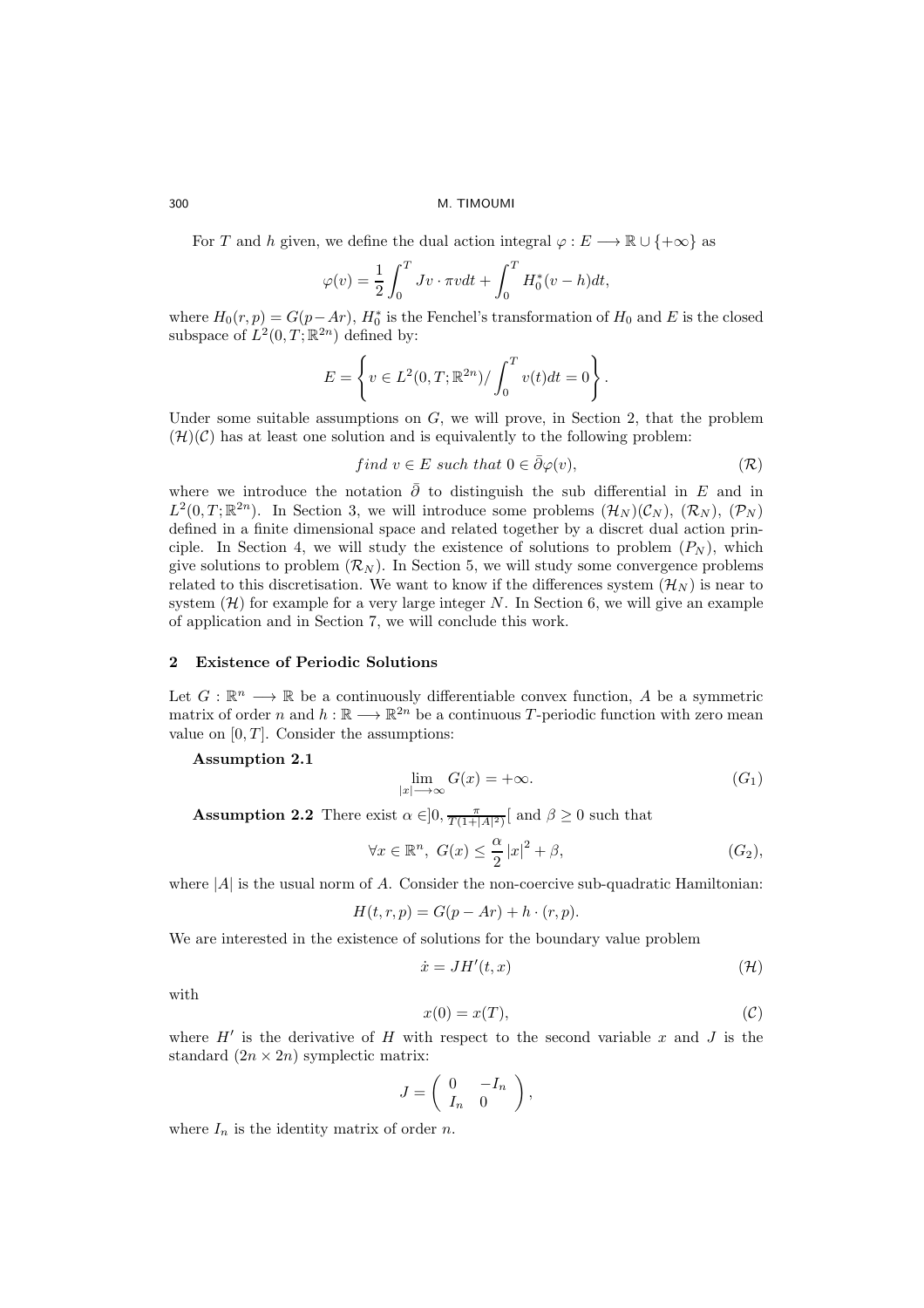Example 2.1 Consider a relativistic particle with a very small charge e and rest mass  $m_0$ , subject to a uniform constant magnetic field  $B$  and a uniform electric field  $E(t)$ . The energy expressed as a function of  $(t, r, p)$ , i.e. a Hamiltonian, is given by

$$
H(t,r,p) = c \Big[ m_0^2 c^2 + \Big| p - \frac{e}{2} B(t) \wedge r \Big|^2 \Big]^{\frac{1}{2}} - E(t).r,
$$

where c is the velocity of light,  $p$  the usual mechanical momentum of particle and  $r$  is its position. The particle motion is described by the associated Hamiltonian system  $(\mathcal{H})$ .

The function

$$
H_0(r,p) = G(p - Ar)
$$

is convex and its Fenchel's transformation  $H_0^*$  is given for all  $(s, q) \in \mathbb{R}^n \times \mathbb{R}^n$  by (see [7])

$$
H_0^*(s, q) = \begin{cases} G^*(q), & \text{if } s + A^*q = 0, \\ +\infty, & \text{if } s + A^*q \neq 0. \end{cases}
$$

Consider the functional

$$
\psi(y) = \int_0^T \left[\frac{1}{2}J\dot{y}\cdot y + H_0^*(\dot{y} - h)\right]dt\tag{2.1}
$$

defined over the space

$$
\{y \in H^1(0,T; \mathbb{R}^{2n})/y(0) = y(T)\}.
$$

Note that, from the periodicity condition:

$$
\forall \xi \in \mathbb{R}^{2n}, \psi(y + \xi) = \psi(y),
$$

the true variable in  $(2.1)$  is  $\dot{y}$  and we can choose for y any primitive we like. The only condition on  $\dot{u}$  is:

$$
\dot{y} \in L^2(0, T; \mathbb{R}^{2n}) \text{ and } \int_0^T \dot{y} dt = 0.
$$

In other terms, we have

$$
\psi(y)=\varphi(\dot y),
$$

where  $\varphi$  is the functional

$$
\varphi(v) = \int_0^T \left[\frac{1}{2}Jv \cdot \pi v + H_0^*(v - h)\right] dt
$$

defined on the space

$$
E = \{ v \in L^{2}(0, T; \mathbb{R}^{2n}) / \int_{0}^{T} v(t)dt = 0 \},\
$$

where  $\pi v$  is the primitive of v with zero mean value:

$$
\frac{d}{dt}(\pi v) = v \text{ and } \int_0^T (\pi v)(t)dt = 0
$$

or also

$$
(\pi v)(t) = \int_0^t v(s)ds - \frac{1}{T} \int_0^T \int_0^r v(s)ds dr.
$$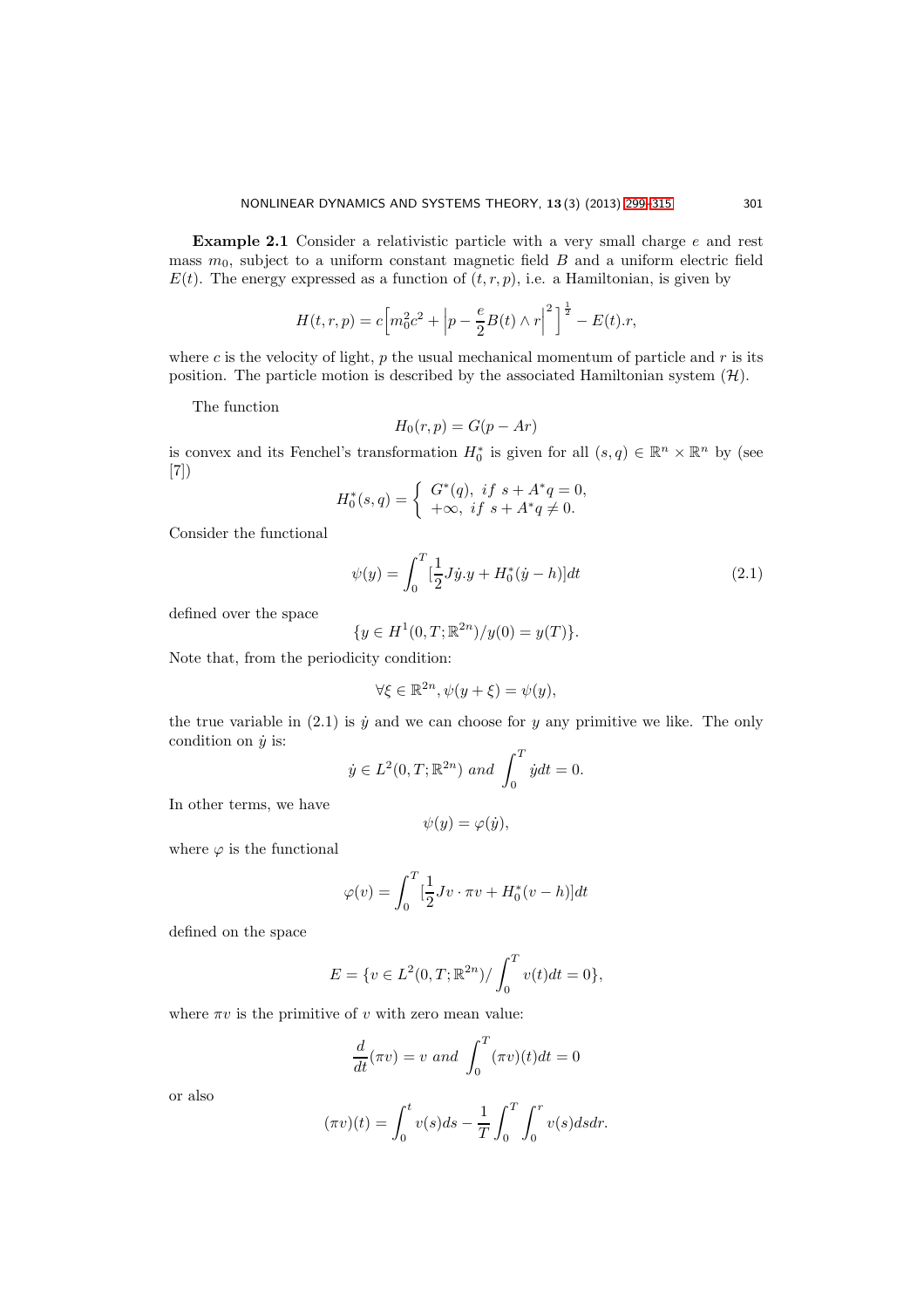This allows to introduce the following problem:

$$
find \ v \in E \ such \ that \ 0 \in \bar{\partial}\varphi(v). \tag{R}
$$

The problems  $(\mathcal{R})$  and  $(\mathcal{H})(\mathcal{C})$  are related by a dual action principle.

**Theorem 2.1** (Dual action principle). Assume that the function G satisfies  $(G_1)$ ,  $(G_2)$  and let  $v \in E$ . Then the two following assertions are equivalent: (i) v is a solution of problem  $(R)$ ,

(ii) there exists a constant  $\xi$  in  $\mathbb{R}^{2n}$  such that the function  $x(t) = J\pi v(t) + \xi$  is a solution of problem  $(\mathcal{H})(\mathcal{C})$ .

**Proof.** To prove this theorem, we need the following lemma. Consider the functional

$$
g(v) = \int_{T}^{0} H_0^*(v - h) dt, \ v \in E,
$$

we have

**Lemma 2.1** The sub-differential of  $g_{|E}$  in a point  $v \in E$  where g has finite value, is given by

$$
\bar\partial g(v)=\{u\in L^2(0,T;\mathbb{R}^{2n})/\exists\xi\in\mathbb{R}^{2n},u(t)+\xi\in\partial H_0^*(v(t)-h(t))\,\,a.e.\}.
$$

**Proof.** If  $u \in L^2(0,T;\mathbb{R}^{2n})$ ,  $v \in E$  and  $\xi \in \mathbb{R}^{2n}$  are such that  $u(t) + \xi \in \partial H_0^*(v(t))$ h(t)) a.e, we prove easily that u is in  $\bar{\partial}g(v)$ . Reversely, it is clear that

$$
\bar{\partial}g(v) = \partial(g + \delta_E)(v),
$$

where

$$
\delta_E(v) = \begin{cases} 0, & if \ v \in E, \\ +\infty, & elsewhere. \end{cases}
$$

Since it is clear that  $\partial \delta_E(v)$  is the set of constant functions and it is well known that (see [3])

$$
\partial g(v) = \{ u \in L^2(0, T; \mathbb{R}^{2n}) / u(t) \in \partial H_0^*(v(t) - h(t)) \ a.e. \},
$$

the result will be proved if we have

$$
\partial(g + \delta_E)(v) = \partial g(v) + \partial \delta_E(v).
$$

Let us establish that  $\partial(g + \delta_E)(v) = \partial g(v) + \partial \delta_E(v)$ . It is enough to prove that  $g^* \nabla \delta_E^*$ is exact (see [1]). By identifying the set of constant functions to  $\mathbb{R}^{2n}$ , we see that

$$
\delta_E^*=\delta_{\mathbb{R}^{2n}}.
$$

We deduce that for all  $u$  in  $L^2$ :

$$
(g^*\nabla \delta_E^*)(u) = \inf_{x \in \mathbb{R}^{2n}} \int_0^T H_0(u - h + x) dt
$$

and by  $(G_2)$ , we obtain

$$
0 \le (g^* \nabla \delta_E^*)(u) \le \int_0^T H_0(u-h)dt \le \alpha (1+|A|^2)||u-h||_{L^2}^2 + \beta T. \tag{2.2}
$$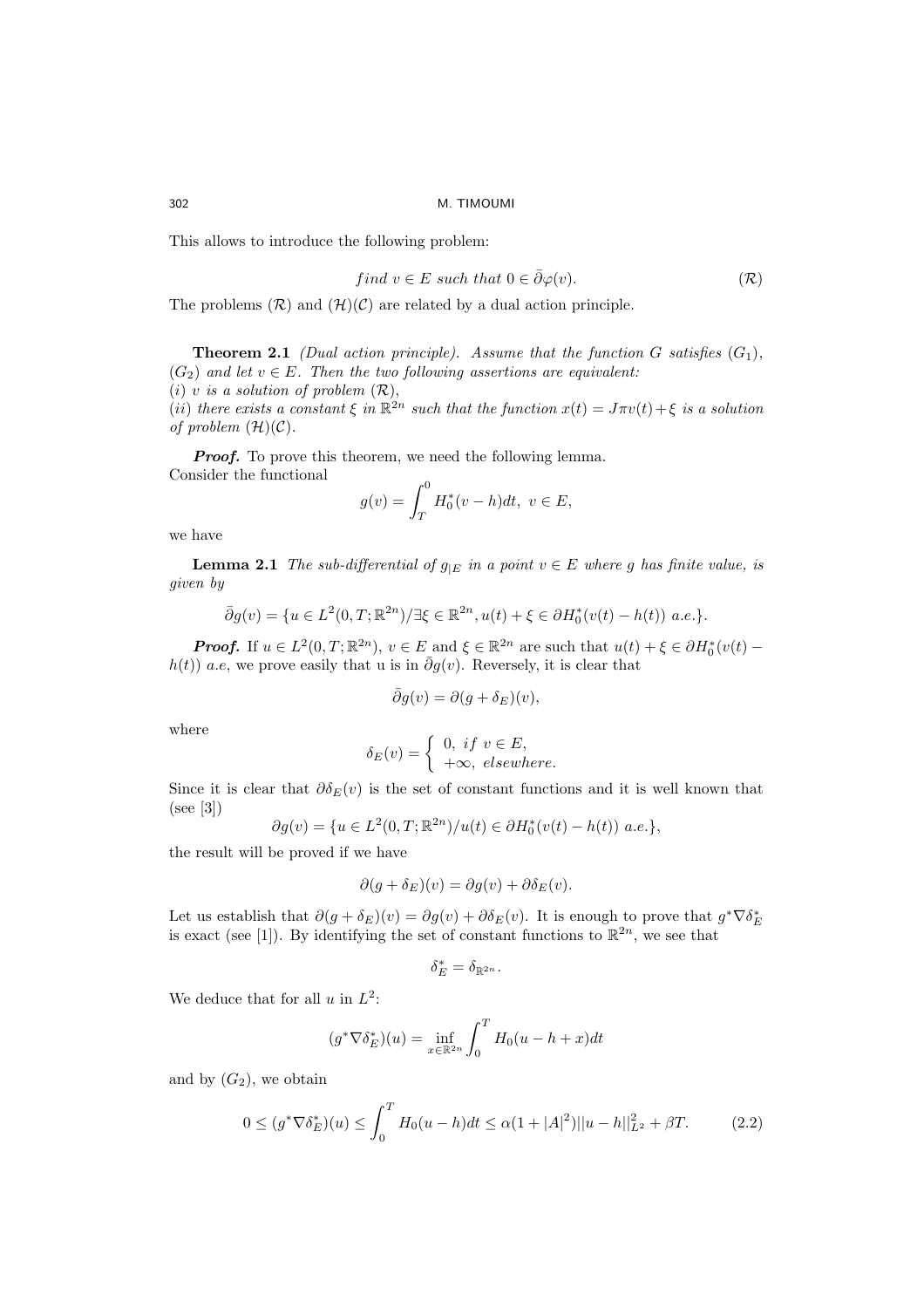By convexity and (2.2), we conclude that  $g^*\nabla \delta_E^*$  is continuous (see [3]). Now, let us write  $u = (r, p)$  and  $h = (h_1, h_2)$ , we have  $(g^*\nabla \delta_E^*)(u) = \inf_{\xi \in \mathbb{R}^n} F(\xi)$ , where

$$
F(\xi) = \int_0^T G(p - h_2 - A(r - h_1) + \xi) dt.
$$

By properties of G, it is easy to see that F is continuous and  $\lim_{|\xi| \to \infty} F(\xi) = +\infty$ . Consequently F achieves its minimum on  $\mathbb{R}^n$  and then  $g^*\nabla \delta_E^*$  is exact. On the other hand, q and  $\delta_F$  are convex, l.s.c and propers, therefore for all v in E where q is finite, we have

$$
\bar{\partial}g(v) = \partial g(v) + \mathbb{R}^{2n}.
$$

The proof of Lemma 2.1 is complete.

Let  $v \in E$  be such that

$$
0 \in \bar{\partial}\varphi(v). \tag{2.3}
$$

This is equivalent to

$$
0 \in -J\pi v + \bar{\partial}g(v). \tag{2.4}
$$

By Lemma 2.1, formula (2.4) is equivalent to the existence of  $\xi \in \mathbb{R}^{2n}$  satisfying

$$
J(\pi v)(t) + \xi \in \partial H_0^*(v(t) - h(t)) \ a.e. \tag{2.5}
$$

Let us put  $x(t) = J\pi v(t) + \xi$ . By Fenchel's reciprocity, formula (2.5) can be rewritten as

$$
v(t) - h(t) = H_0'(x(t))
$$

or

$$
\dot{x}(t) = JH'(t, x(t))
$$

and it is clear that x is  $T-$  periodic. Then x is a solution of problem  $(\mathcal{H})(\mathcal{C})$  and Theorem 2.1 is proved.

Now, we associate with  $(R)$  the problem:

$$
find \ \overline{v} \in E \ such \ that \ \inf_{v \in E} \varphi(v) = \varphi(\overline{v}). \tag{P}
$$

The problem  $(\mathcal{P})$  allows to give a solution of problem  $(\mathcal{R})$ .

**Theorem 2.2** Assume assumptions  $(G_1)$ ,  $(G_2)$  hold, then problem  $(\mathcal{H})(\mathcal{C})$  has at least one solution.

The proof of Theorem 2.2 follows immediately from Lemma 2.1 and the following lemma.

**Lemma 2.2** Problem (P) possesses a solution: there exists a point  $\bar{v} \in E$  such that

$$
\min_E \varphi = \varphi(\bar{v}).
$$

**Proof.** By using assumption  $(G_2)$  and going through the conjugate, we verify that

$$
\forall y \in \mathbb{R}^{2n}, \ H_0^*(y) \ge \frac{1}{2\alpha(1+|A|^2)}|y|^2 - \beta. \tag{2.6}
$$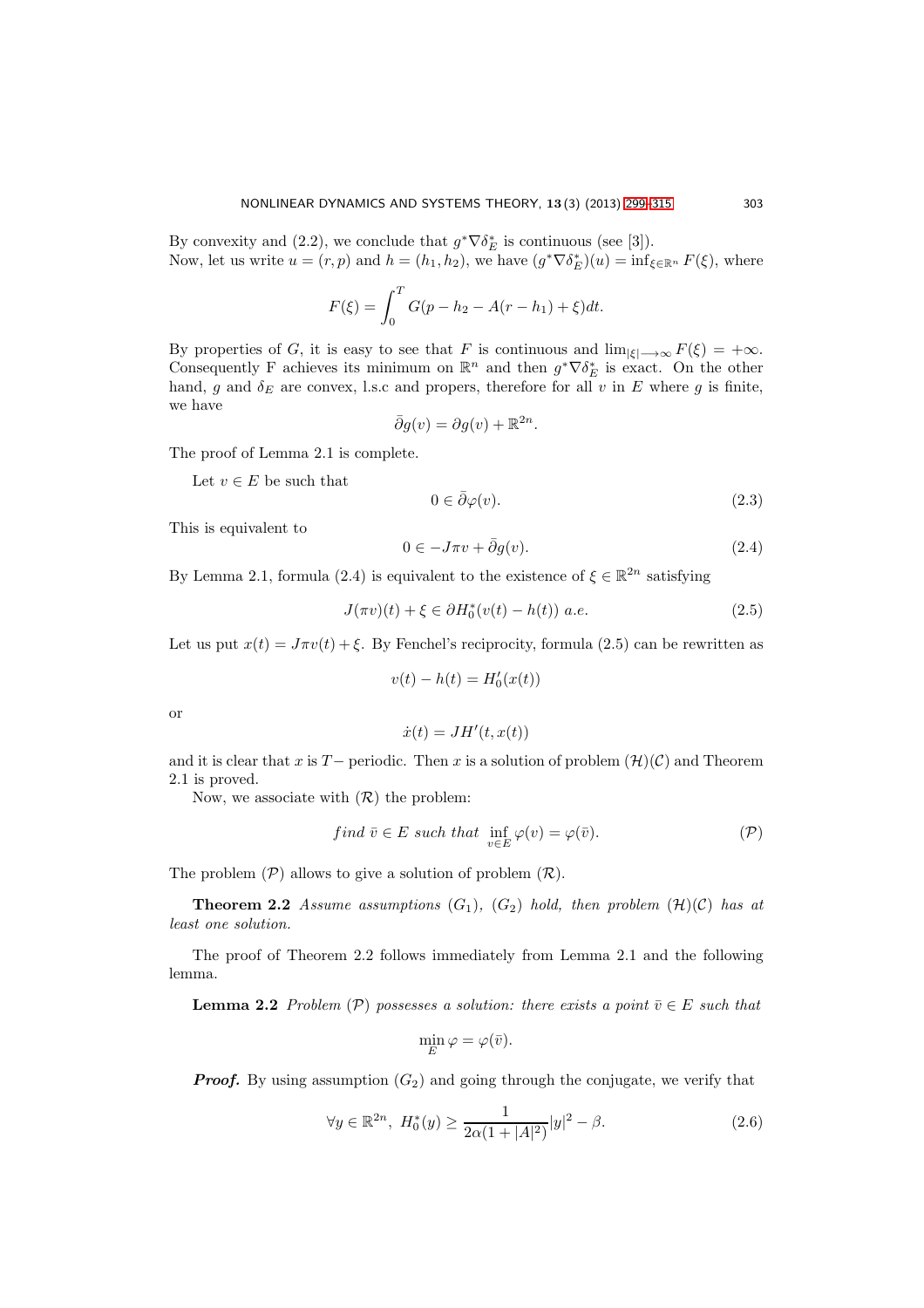On the other hand, by Wirtinger's inequality and using Fourier expansion, we have

$$
\forall v \in E, \ ||\pi v||_{L^2} \le \frac{T}{2\pi} ||v||_{L^2}.
$$
 (2.7)

We deduce from  $(2.6)$ ,  $(2.7)$  and Hölder's inequality that

$$
\forall v \in E, \varphi(v) \ge \frac{1}{2} \left[ \frac{1}{\alpha(1+|A|^2)} - \frac{T}{2\pi} \right] ||v||_{L^2} - \beta T.
$$
 (2.8)

Now, let  $(v_k)$  be a minimising sequence, then by  $(2.8)$ ,  $(v_k)$  is bounded. Since the space E is reflexive, then there exists a subsequence  $(v_{k_p})$  weakly convergent to a  $\bar{v} \in E$ . It is well known that the functional  $g$  introduced above is l.s.c, so we have

$$
\liminf_{p \to \infty} \int_0^T H_0^*(v_{k_p} - h) dt \ge \int_0^T H_0^*(\bar{v} - h) dt.
$$
 (2.9)

Elsewhere, the operator  $\pi$  is compact, so

$$
\pi v_{k_p} \longrightarrow \pi \bar{v}, \ in \ \mathcal{L}^2
$$

and then

$$
\lim_{p \to \infty} \int_0^T J v_{k_p} \cdot \pi v_{k_p} dt = \int_0^T J \bar{v} \cdot \pi \bar{v} dt.
$$
\n(2.10)

Consequently, we deduce from (2.9) and (2.10) that

$$
\min_E \varphi = \varphi(\bar{v}).
$$

# 3 A Discrete Dual Action Principle

Giving a period  $T > 0$  and a forcing h, we have defined in the previous section the space  $E = L_0^2(0,T;\mathbb{R}^{2n})$  and the functional  $\varphi : E \longrightarrow \bar{\mathbb{R}}$ . We will write a problem  $(\mathcal{R}_N)$ obtained by writing  $(\mathcal{R})$  not in  $L^2$  but in a finite dimensional space. This will allow us, having put a differences system  $(\mathcal{H}_N)$  and a constraint  $(\mathcal{C}_N)$ , to establish a "discrete dual action principle" connecting  $(\mathcal{R}_N)$  to  $(\mathcal{H}_N)(\mathcal{C}_N)$ .

**Notations.** For  $x \in \mathbb{R}^{n}$ , we will adopt the following agreement writing:

$$
\begin{cases}\nx = (x_1, x_2, ..., x_n), where \ x_i \in \mathbb{R}^N, \\
x = (x^1, x^2, ..., x^N), where \ x^j \in \mathbb{R}^n, \\
x_i^j \in \mathbb{R}, \ i = 1, 2, ..., n, \ j = 1, 2, ..., N.\n\end{cases}
$$

This allows us to define the space

$$
E_N = \{ v = (r, p) \in \mathbb{R}^{2nN} / \sum_{j=1}^{N} r^j = \sum_{j=1}^{N} p^j = 0 \}.
$$

Let us define on  $\mathbb R$  the sequence  $(t^j)_{j=1,2,...,N}$  by

$$
\begin{cases}\n t^1 = 0, \ t^{N+1} = T, \\
 t^{j+1} - t^j = \delta = \frac{T}{N}, \ \forall j = 1, 2, ..., N.\n\end{cases}
$$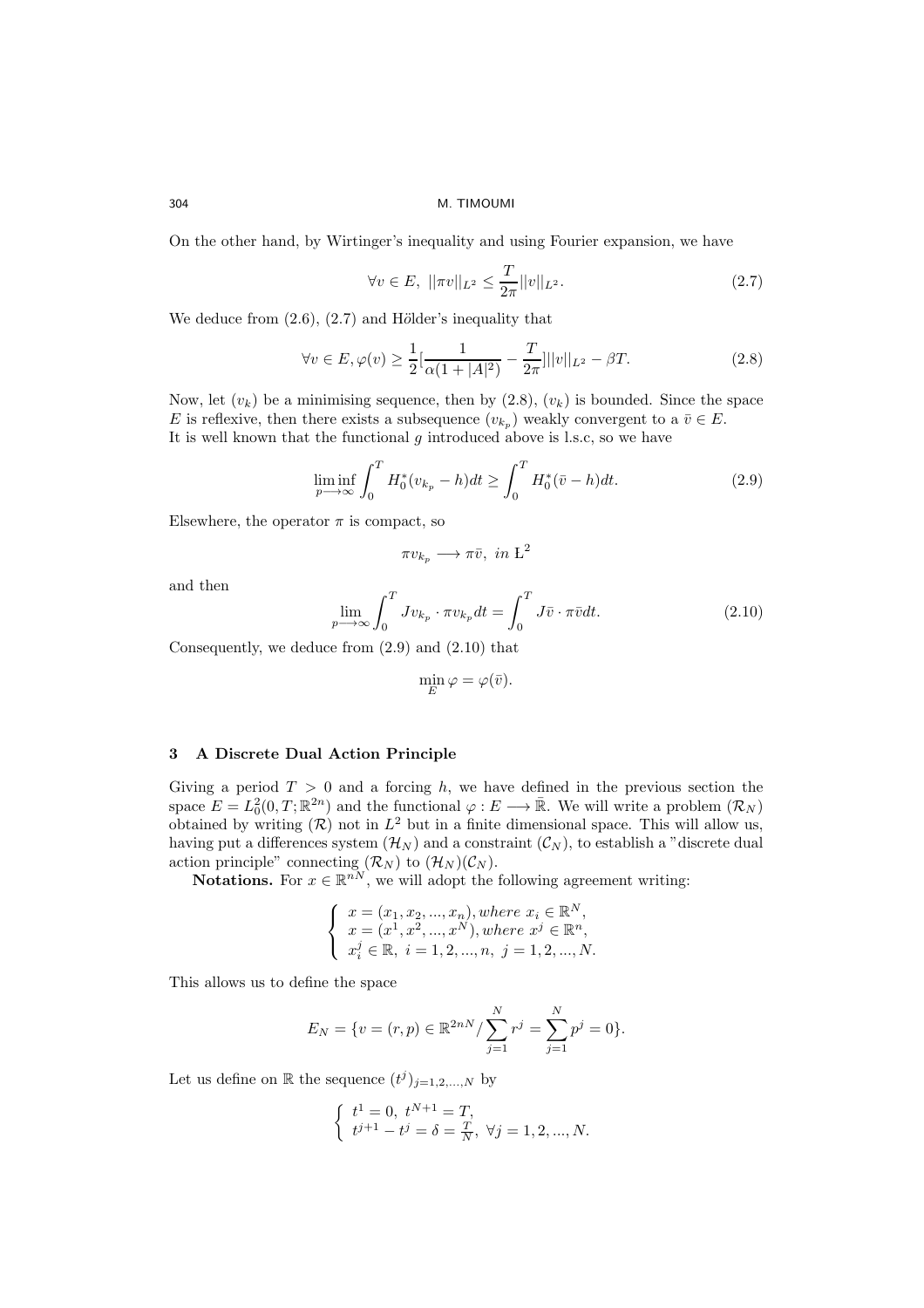With any vector  $x \in \mathbb{R}^{n}$ , we can associate a step function  $\tilde{x}$  from  $\mathbb{R}$  into  $\mathbb{R}^n$ , which will be, by construction, T− periodic, as follows:

$$
\begin{cases} \tilde{x}(t) = x^j, \ \forall t \in [t^j, t^{j+1}], \ \forall j = 1, 2, ..., N; \\ \tilde{x}(t + kT) = \tilde{x}(t), \ \forall t \in [0, T], \ \forall k \in \mathbb{Z}. \end{cases}
$$

Then we can write  $\varphi$  applied to any element  $v = (r, p)$  of  $\mathbb{R}^{2n}$ . We will denote by  $\varphi_N(v)$ its value (the index N in  $\varphi$  is to recall that we have calculated  $\varphi$  for elements of  $\mathbb{R}^{2n}$ ). We obtain

$$
\varphi_N(v) = \frac{\delta^2}{2} \sum_{j=1}^N \sum_{k=1}^j Jv^j \cdot v^k + \delta \sum_{j=1}^N H_0^*(v^j - h^j).
$$

The vector  $h^j$  is obtained by discretising h with respect to  $(t^j)_{j=1,2,\ldots,N}$ , which is possible since  $h$  is  $T-$  periodic.

**Definition 3.1** We recall the problem  $(\mathcal{R}_N)$ :

$$
find \ v \in E_N \ such \ that \ 0 \in \bar{\partial}\varphi_N(v). \tag{R_N}
$$

**Definition 3.2** We will denote by  $w_N = (r_N, p_N)$  the continuous piecewise linear functions, defined with respect to  $(t^j)_{j=1,2,\dots,N}$ . For these functions, we define the differences system

$$
-J\frac{w_N(t^{j+1}) - w_N(t^j)}{t^{j+1} - t^j} = H'_0(\frac{w_N(t^{j+1}) + w_N(t^j)}{2}) + h(t^j), j = 1, ..., N.
$$
 (H<sub>N</sub>)

Then we look for  $w_N$  satisfying  $(\mathcal{H}_N)$  and the constraint

$$
w_N(0) = w_N(T). \tag{C_N}
$$

**Theorem 3.1** (Discrete dual action principle). Assume G satisfies  $(G_1)$ ,  $(G_2)$ . Then for  $v \in E_N$  the following two assertions are equivalent:

(i) v is a solution of  $(\mathcal{R}_N)$ ,

(ii) there exists a constant  $\xi_N$  in  $\mathbb{R}^{2N}$  such that the function

$$
w_N(t) = J \int_0^t \tilde{v}(\tau) d\tau + \xi_N
$$

is a solution of  $(\mathcal{H}_N)(C_N)$ , where  $\tilde{v}$  is defined with respect to v as above.

**Proof.** 1) The function  $w_N$  defined in (ii) is a continuous linear piecewise function as in Definition 3.2.

2) Given the definition of  $E_N$ , it is clear that  $w_N$  satisfies condition  $(\mathcal{C}_N)$  if and only if  $v$  belongs to this space, since

$$
\int_0^T \tilde{v}(\tau)d\tau = \sum_{j=1}^N \int_{t^j}^{t^{j+1}} \tilde{v}(\tau)d\tau = \delta \sum_{j=1}^N v^j.
$$

3) In the following, we will need the next result: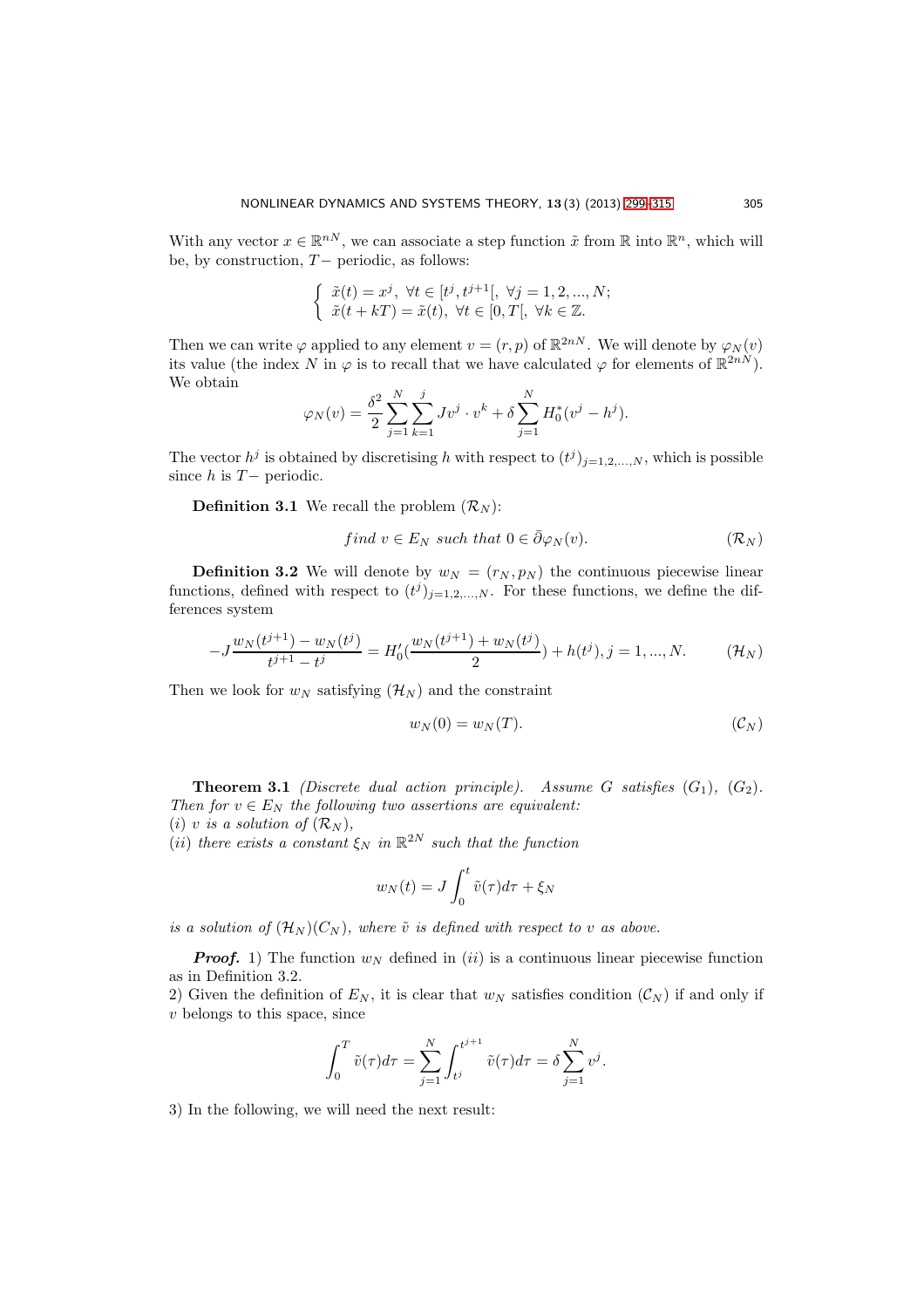Lemma 3.1 Let

$$
F(v) = \sum_{j=1}^{N} H_0^*(v^j),
$$

then we have

$$
\partial F(v) = \{ u \in \mathbb{R}^{2n} / u^j \in \partial H_0^*(v^j), \ \forall j = 1, ..., N \},\
$$

where  $u = (u^1, ..., u^N)$ .

**Proof.** We have

$$
u \in \partial F(v) \iff \forall x \in \mathbb{R}^{2n} / F(x) \le F(v) + (x - v) \cdot u
$$
  
\n
$$
\iff \forall x \in \mathbb{R}^{2n} , \sum_{j=1}^{N} H_0^*(x^j) \le \sum_{j=1}^{N} H_0^*(v^j) + \sum_{j=1}^{N} (x^j - v^j) \cdot u^j
$$
  
\n
$$
\implies \forall j = 1, ..., N, \forall x^j \in \mathbb{R}^{2n}, H_0^*(v^1) + ... + H_0^*(x^j) + ... + H_0^*(v^N)
$$
  
\n
$$
\le \sum_{j=1}^{N} H_0^*(v^j) + (x^j - v^j) \cdot u^j
$$
  
\n
$$
\implies \forall j = 1, ..., N, \forall x^j \in \mathbb{R}^{2n}, H_0^*(x^j) \le H_0^*(v^j) + (x^j - v^j) \cdot u^j
$$
  
\n
$$
\implies \forall j = 1, ..., N, u^j \in \partial H_0^*(v^j).
$$

Reversely, if  $\forall j = 1, ..., N, u^j \in \partial H_0^*(v^j)$ , then

$$
\forall j, \ \forall x^j \in \mathbb{R}^{2n}, \ H_0^*(x^j) \le H_0^*(v^j) + (x^j - v^j) \cdot u^j
$$
\n
$$
\implies \forall x \in \mathbb{R}^{2n} \to \sum_{j=1}^N H_0^*(x^j) \le \sum_{j=1}^N H_0^*(v^j) + \sum_{j=1}^N (x^j - v^j) \cdot u^j
$$
\n
$$
\implies \forall x \in \mathbb{R}^{2n} \to \dots \quad F(x) \le F(v) + (x - v) \cdot u
$$
\n
$$
\implies u \in \partial F(v).
$$

Now, consider the functional

$$
\varphi_N(v) = Q_N(v) + \delta \sum_{j=1}^N H_0^*(v^j - h^j)
$$

defined over the space  $E_N$ , with

$$
Q_N(v) = \frac{\delta^2}{2} \sum_{j=1}^N \sum_{k=1}^j Jv^j \cdot v^k.
$$

We have

$$
Q_N(v) = \frac{\delta^2}{2} [Jv^2 \cdot v^1 + \dots + Jv^N \cdot v^1] + \text{ terms without } v^1,
$$

so

$$
\frac{\partial Q_N}{\partial v^1} = \frac{\delta^2}{2} [Jv^2 + Jv^3 + \dots + Jv^N] = -\frac{\delta^2}{2} Jv^1.
$$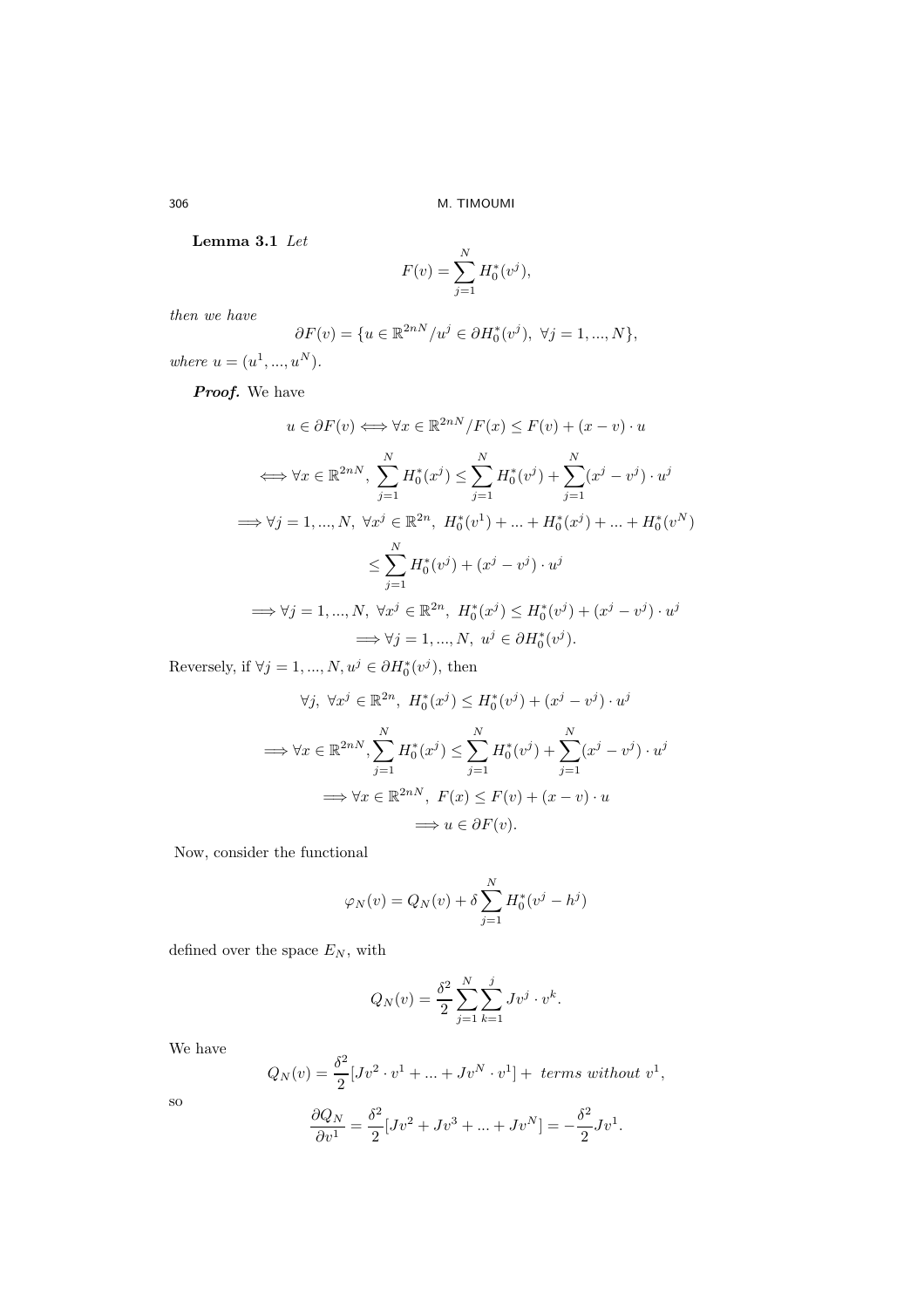Similarly for  $2 \leq j \leq N$ ,

$$
Q_N(v) = \frac{\delta^2}{2} [Jv^j \cdot (v^1 + \dots + v^{j-1}) + (Jv^{j+1} + \dots + Jv^N) \cdot v^j] + \text{ terms without } v^j,
$$

so

$$
\frac{\partial Q_N}{\partial v^j} = \frac{\delta^2}{2} [-J(v^1 + \dots + v^{j-1}) + J(v^{j+1} + \dots + v^N)]
$$
  
=  $\frac{\delta^2}{2} [-J \sum_{k=1}^{j-1} v^k - J \sum_{k=1}^j v^k] = -\frac{\delta^2}{2} J(2 \sum_{k=1}^{j-1} v^k + v^j).$ 

Therefore

$$
\partial \varphi_N(v) = \{ u \in \mathbb{R}^{2n} \setminus \forall j = 1, ..., N, u^j \in -\frac{\delta^2}{2} \left( 2 \sum_{k=1}^{j-1} v^k + v^j \right) + \delta \partial H_0^*(v^j - h^j) \}.
$$

4) By writing

$$
\partial \varphi_N(v) = \begin{cases} 0, & if \ v \in E_N, \\ +\infty, & elsewhere, \end{cases}
$$

we have

$$
\bar{\partial}\varphi_N(v)=\partial(\varphi_N+\delta_{E_N})(v),
$$

where we introduce the notation  $\bar{\partial}$  to distinguish the sub-differentials in  $E_N$  and in  $\mathbb{R}^{2n}$ .

Lemma 3.2 We have

$$
\bar{\partial}\varphi_N(v) = \partial\varphi_N(v) + \partial\delta_{E_N}(v).
$$

Proof. By writing

$$
g_N(v) = \sum_{j=1}^N H_0^*(v^j - h^j),
$$

it is enough to prove that  $\bar{\partial}g_N(v) = \partial g_N(v) + \partial \delta_{E_N}(v)$ . It is clear that  $\bar{\partial}g_N(v) = \partial (g_N + \delta_{E_N}(v))$  $(\delta_{E_N})(v)$ . The result will be proved if we have

$$
\partial(g_N + \delta_{E_N})(v) = \partial g_N(v) + \partial \delta_{E_N}(v).
$$

For this, it is enough to prove that  $g_N^* \nabla \delta_{E_N}^*$  is exact. We have  $\delta_{E_N}^* = \delta_{E_N^{\perp}}$ . Let us determine  $E_N^{\perp}$ . We have

$$
u = (r, p) \in E_N^{\perp} \iff \forall v \in E_N, \ u \cdot v = 0 \iff \forall (s, q) \in E_N, \ \sum_{j=1}^N (s^j \cdot r^j + q^j \cdot p^j) = 0
$$

$$
\implies [\forall i \neq j = 1, ..., N, \ \forall s^i, s^j \in \mathbb{R}^n, \ s^i + s^j = 0 \implies s^i \cdot r^i + s^j \cdot r^j = 0]
$$

$$
\implies [\forall i \neq j = 1, ..., N, \ \forall s^i \in \mathbb{R}^n, \ s^i \cdot (r^i - r^j) = 0]
$$

$$
\implies \forall i, j = 1, ..., N, \ r^i = r^j.
$$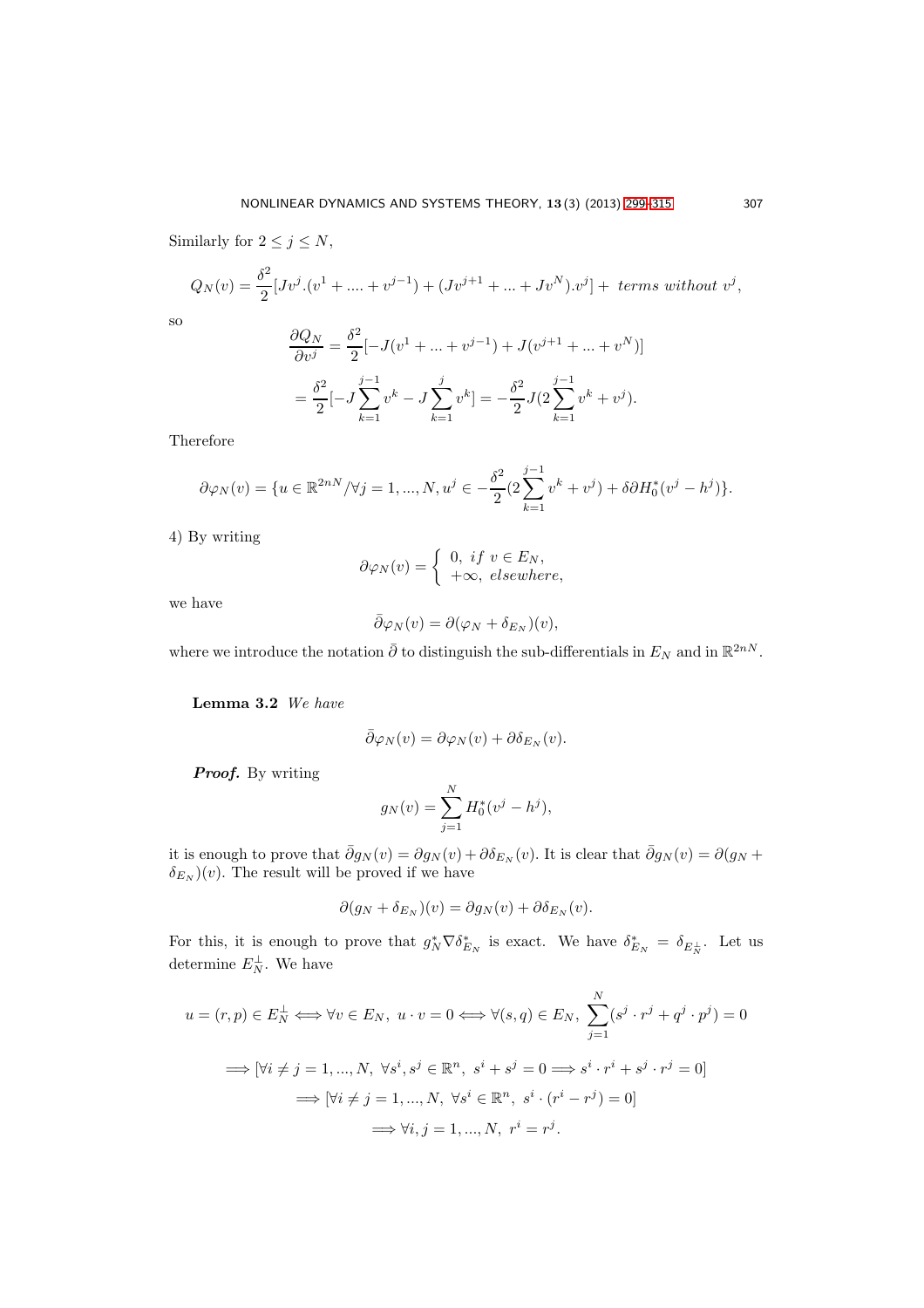Similarly,  $\forall i, j = 1, ..., N, p^i = p^j$ . Therefore we have

$$
(r, p) \in E_N^{\perp} \Longrightarrow r^1 = \dots = r^N, \ p^1 = \dots = p^N.
$$

Reversely, if  $(r, p) \in \mathbb{R}^{2nN}$  is such that  $r^1 = \ldots = r^N$  and  $p^1 = \ldots = p^N$ , then

$$
\forall (s,q) \in E_N, \ (s,q) \cdot (r,p) = \sum_{j=1}^N s^j \cdot r^j + \sum_{j=1}^N q^j \cdot p^j = \left(\sum_{j=1}^N s^j\right) \cdot r^1 + \left(\sum_{j=1}^N q^j\right) \cdot p^1 = 0.
$$

Therefore, we have

$$
E_N^{\perp} = \{(r, p) \in \mathbb{R}^{2nN} / r^1 = \dots = r^N, \ p^1 = \dots = p^N \}.
$$

For u in  $\mathbb{R}^{2n}$ , we have

$$
(g_N^*\nabla \delta_{E_N}^*)(u) = \inf_{u_1 + u_2 = u} (g_N^*(u_1) + \delta_{E_N}^*(u_2)) = \inf_{\xi \in E_N^{\perp}} g_N^*(u + \xi) = \inf_{\xi \in E_N^{\perp}} \sum_{j=1}^N H_0(u^j + \xi^j)
$$

$$
= \inf_{(x,y)\in\mathbb{R}^{2n}} \sum_{j=1}^N H_0(u^j + (x,y)) = \inf_{(x,y)\in\mathbb{R}^{2n}} \sum_{j=1}^N G(u_2^j - Au_1^j + y - Ax) = \inf_{x\in\mathbb{R}^n} K(x),
$$

where  $u^j = (u_1^j, u_2^j)$  and

$$
K(x) = \sum_{j=1}^{N} G(u_2^j - Au_1^j + x).
$$

Since K is continuous and goes to infinity as  $|x| \rightarrow \infty$ , then K achieves its minimum on  $\mathbb{R}^n$ . The proof of Lemma 3.2 is complete.

We have  $\partial \delta_{E_N}(v) = E_N^{\perp}$  then  $\bar{\partial}\varphi_N(v) = \partial \varphi_N(v) + E_N^{\perp}$ . Consequently, we have

$$
u \in \bar{\partial}\varphi_N(v) \Longleftrightarrow u \in \partial\varphi_N(v) + E_N^{\perp}
$$

$$
\iff \exists \xi \in \mathbb{R}^{2n} / \begin{cases} u^1 \in \frac{-\delta^2}{2} J v^1 + \xi + \delta \partial H_0^*(v^1 - h^1) \\ u^j \in \frac{-\delta^2}{2} J (2 \sum_{k=1}^{j-1} v^k + v^j) + \xi + \delta \partial H_0^*(v^j - h^j), \ \forall j = 2, ..., N. \end{cases}
$$

5) v is a critical point of  $\varphi_N$  if and only if there exists a constant  $\xi_N \in \mathbb{R}^{2n}$  such that

$$
\begin{cases} 0 \in \frac{-\delta^2}{2} J\bar{v}_1 - \xi_N + \delta \partial H_0^*(\bar{v}^1 - h^1), \\ 0 \in \frac{-\delta^2}{2} J(2 \sum_{k=1}^{j-1} \bar{v}^k + v^j) - \xi_N + \delta \partial H_0^*(\bar{v}^j - h^j), \ \forall j = 2, ..., N. \end{cases}
$$

 $\Longleftrightarrow \exists \xi_N \in \mathbb{R}^{2n}$  such that

$$
\left\{\begin{array}{l} \xi_N+\frac{\delta}{2}J\bar v^1\in \partial H_0^*(\bar v^1-h^1),\\ \xi_N+\frac{\delta}{2}J(2\sum_{k=1}^{j-1}\bar v^k+v^j)\in \partial H_0^*(\bar v^j-h^j), \forall j=2,...,N. \end{array}\right.
$$

Let us associate with  $v \in \mathbb{R}^{2n}$ , the step function  $\tilde{v}$  and the continuous piecewise linear function  $w_N$  defined by

$$
w_N(t) = J \int_0^t \tilde{v}(\tau) d\tau + \xi_N.
$$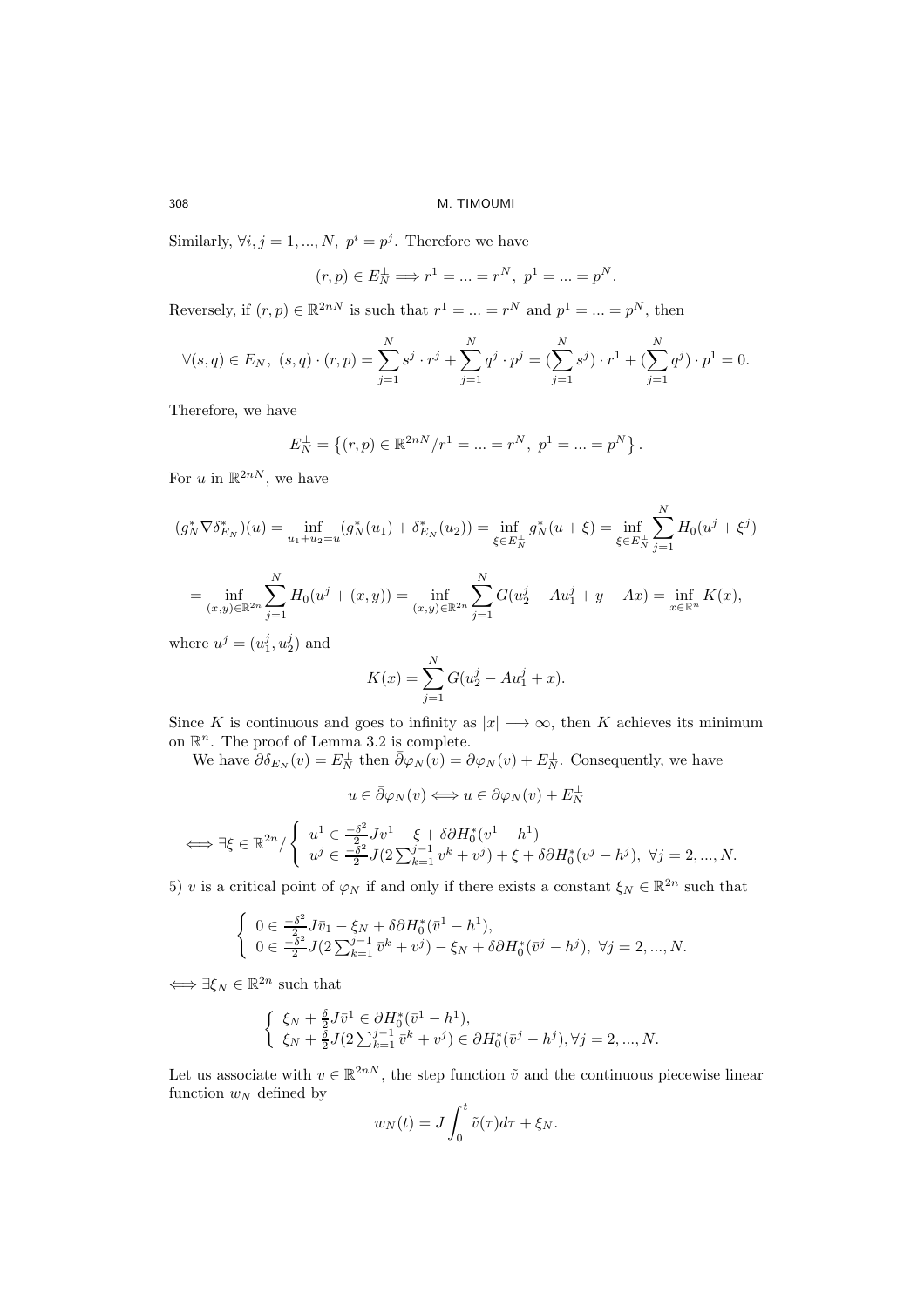In particular, we have

$$
w_N(t^{j+1}) = J \int_0^{t^{j+1}} \tilde{v}(\tau) d\tau + \xi_N = J \sum_{k=1}^j \int_{T^k}^{t^{k+1}} \tilde{v}(\tau) d\tau + \xi_N = \delta J \sum_{k=1}^j v^k + \xi_N,
$$

which implies

$$
\begin{cases}\nw_N(t^{j+1}) - w_N(t^j) = \delta J \tilde{v}(t^j), \\
w_N(t^{j+1}) + w_N(t^j) = 2[\frac{\delta}{2}(2J\sum_{k=1}^{j-1}\tilde{v}(t^k) + \tilde{v}(t^j)) + \xi_N].\n\end{cases}
$$

Therefore we have

$$
\begin{cases} w_N(t^{j+1}) - w_N(t^j) = \delta J \tilde{v}(t^j), \\ w_N(t^{j+1}) + w_N(t^j) \in 2\partial H_0^*(v^j - h^j). \end{cases}
$$

This yields

$$
\frac{w_N(t^{j+1}) + w_N(t^j)}{2} \in \partial H_0^*(-J\frac{w_N(t^{j+1}) - w_N(t^j)}{t^{j+1} - t^j} - h(t^j)).
$$

By using Fenchel's reciprocity formula, we obtain

$$
-J\frac{w_N(t^{j+1}) - w_N(t^j)}{t^{j+1} - t^j} = H'_0(\frac{w_N(t^{j+1}) + w_N(t^j)}{2}) + h(t^j).
$$

# 4 Existence Results

To resolve the problem  $(\mathcal{H}_N)(\mathcal{C}_N)$ , it suffices, by using Section 3, to find a point  $\bar{v}$  of  $\mathbb{R}^{2n}$  solution of  $(\mathcal{R}_N)$ , i.e.

$$
find \ \overline{v} \in E_N \ such \ that \ 0 \in \overline{\partial}\varphi_N(\overline{v}). \tag{R_N}
$$

For this, we can study the existence of a minimum to the associate problem

$$
find \ \ \overline{v} \in E_N \ satisfying \ \inf_{v \in E_N} \varphi_N(v) = \varphi_N(\overline{v}). \tag{P_N}
$$

Assume that G and h satisfy the assumptions of Section 2.

**Remark 4.1** In Section 3, we have seen that we can associate with a point v in  $\mathbb{R}^{2n}$ a step function  $\tilde{v}$  defined from  $\mathbb{R}$  into  $\mathbb{R}^{2n}$  by the relations:

$$
\begin{cases}\n(i) \ \tilde{v}(t) = v^j, \ \forall t \in [t^j, t^{j+1}], \ \forall j = 1, ..., N, \\
(ii) \ \tilde{v}(t + kT) = \tilde{v}(t), \ \forall k \in \mathbb{Z}, \ \forall t \in [0, T].\n\end{cases}
$$
\n
$$
(4.1)
$$

It is easy to see that the restriction  $\tilde{v}_{|[0,T]}$  of  $\tilde{v}$  to  $[0,T]$  is in  $L^2(0,T;\mathbb{R}^{2n})$ .

**Definition 4.1** 1) Denote by  $F_N$  the subset of  $L^2(0,T;\mathbb{R}^{2n})$  defined by

$$
F_N = \{ \omega \in L^2(0, T; \mathbb{R}^{2n})/\omega \, \text{verifies (4.1)} \},
$$

where

$$
\begin{cases}\n(i) \omega \text{ is defined for all } t \in [0, T], \\
(ii) \omega(t) = \omega^j, \ \forall t \in [t^j, t^{j+1}], \ \forall j = 1, ..., N, \\
(iii) \omega(T) = \omega^1 = \omega(0).\n\end{cases}
$$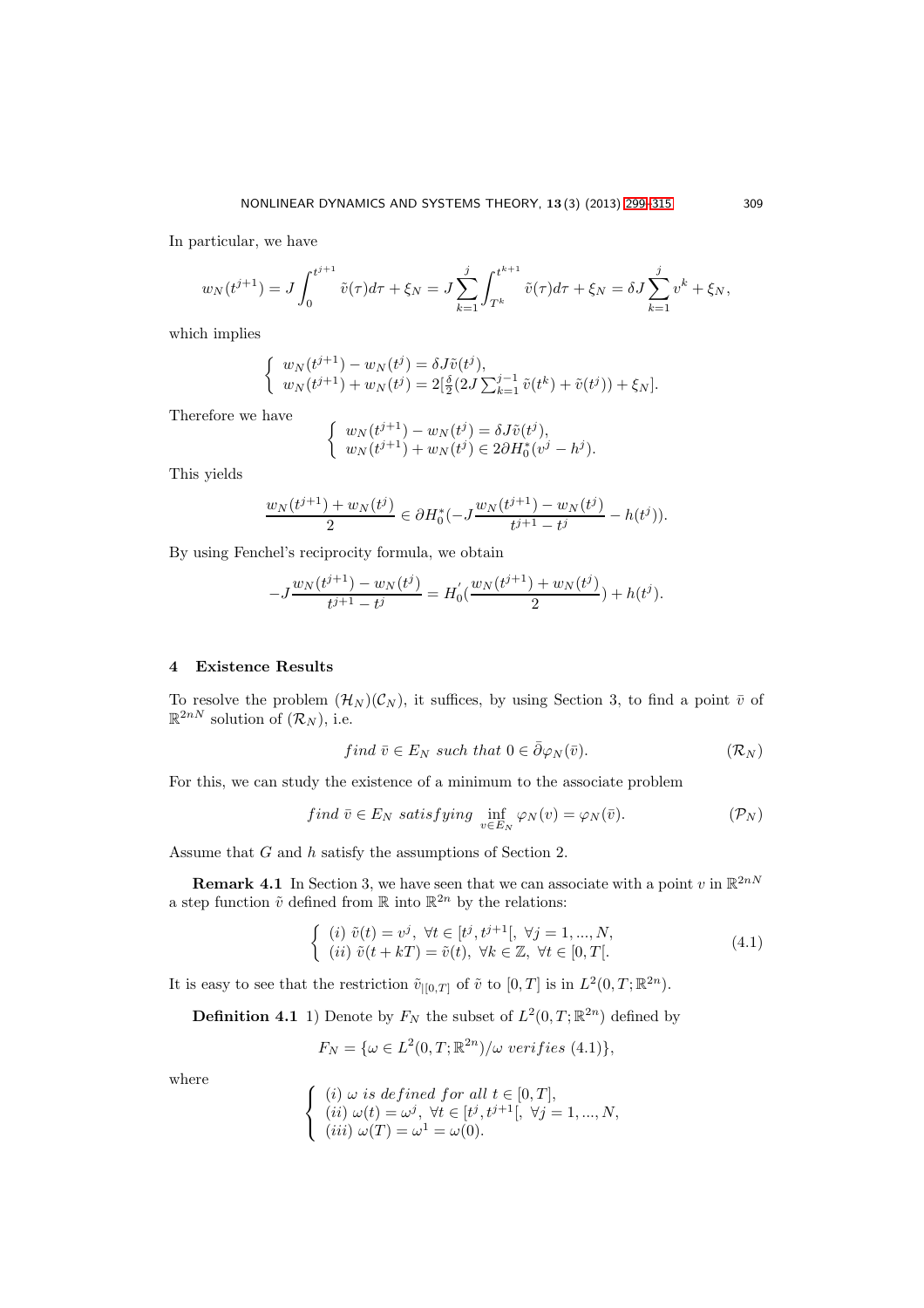Firstly, remark that  $F_N$  is a closed subspace of  $L^2(0,T;\mathbb{R}^{2n})$ . 2) Denote by  $\eta_N$  the function defined from  $\mathbb{R}^{2n}$  into  $F_N$ 

$$
\eta_N(v) = \tilde{v}_{|[0,T]}, \ v \in \mathbb{R}^{2nN}.
$$

Remark that

$$
\varphi_N(v) = \varphi(\eta_N(v)).
$$

**Lemma 4.1** The function  $\eta_N$  establishes a diffeomorphism between  $F_N$  and  $\mathbb{R}^{2nN}$ , so we can identify  $\mathbb{R}^{2n}$  with  $F_N$ .

**Proof.** Since the partition  $(t^j)_{j=1,\dots,N}$  is fixed, then  $\eta_N$  is a differentiable linear map and we can verify easily that it is invertible.

**Lemma 4.2**  $\mathbb{R}^{2n}$  can be provided with the topology obtained by diffeomorphism from the topology induced from  $L^2(0,T;\mathbb{R}^{2n})$  on  $F_N$ .

**Proof.** It is a consequence from the fact that  $F_N$  is a closed subspace of  $L^2(0,T;\mathbb{R}^{2n})$ .

**Remark 4.2** By denoting  $\|\cdot\|_2$  the norm in  $L^2(0,T;\mathbb{R}^{2n})$  and  $|\cdot|_{2n}$  the norm in  $\mathbb{R}^{2n}$ , we have the equality

$$
\|\eta_N(v)\|_2 = \left[\frac{1}{N}\sum_{j=1}^N \left|v^j\right|_{2n}^2\right]^{\frac{1}{2}}.
$$

The right quantity defines a norm in  $\mathbb{R}^{2n}$ , we will denote it by  $|.|_{2,N}$ . With these notations,  $\eta_N$  appears as an isometry from  $(L^2(0,T;\mathbb{R}^{2n}),\|.\|_2)$  into  $(\mathbb{R}^{2nN},\|.\|_{2,N})$ .

**Theorem 4.1** Under assumptions  $(G_1)$ ,  $(G_2)$ , the problem  $(\mathcal{P}_N)$  has, for all integer  $N$ , a solution  $v_N$ .

**Proof.** By identifying  $\mathbb{R}^{2n}$  to  $F_N$ , the proof is the same as that of the general case  $(\mathcal{P})$ . It is based on the following estimate:

$$
\forall v \in \mathbb{R}^{2nN}, \varphi_N(v) \le \frac{1}{2} \left[ \frac{1}{\alpha(1+|A|^2} - \frac{T}{2\pi}) \left\| \eta_N(v) \right\|_2^2 - \beta T
$$

or also

$$
\forall v \in \mathbb{R}^{2nN}, \varphi_N(v) \le \frac{1}{2} \left[ \frac{1}{\alpha(1+|A|^2)} - \frac{T}{2\pi} \right] |v|_{2,N}^2 - \beta T.
$$

The previous theorem permits to assert that if assumptions  $(G_1), (G_2)$  are satisfied, then for all integer N, we can find a minimum for  $\varphi_N$  on  $E_N$  which is also a solution of  $(\mathcal{R}_N)$ . Therefore, by the discrete dual action principle introduced in Section 3, the problem  $(\mathcal{H}_N)(\mathcal{C}_N)$  has a solution.

Now we define a sequence  $(v_1)_{l \in \mathbb{N}^*}$  by setting

$$
\begin{cases} (i) N = 2^l, \\ (ii) v_l \text{ is a solution of } (\mathcal{P}_N). \end{cases}
$$

The estimate of the previous theorem permits to state the following lemma: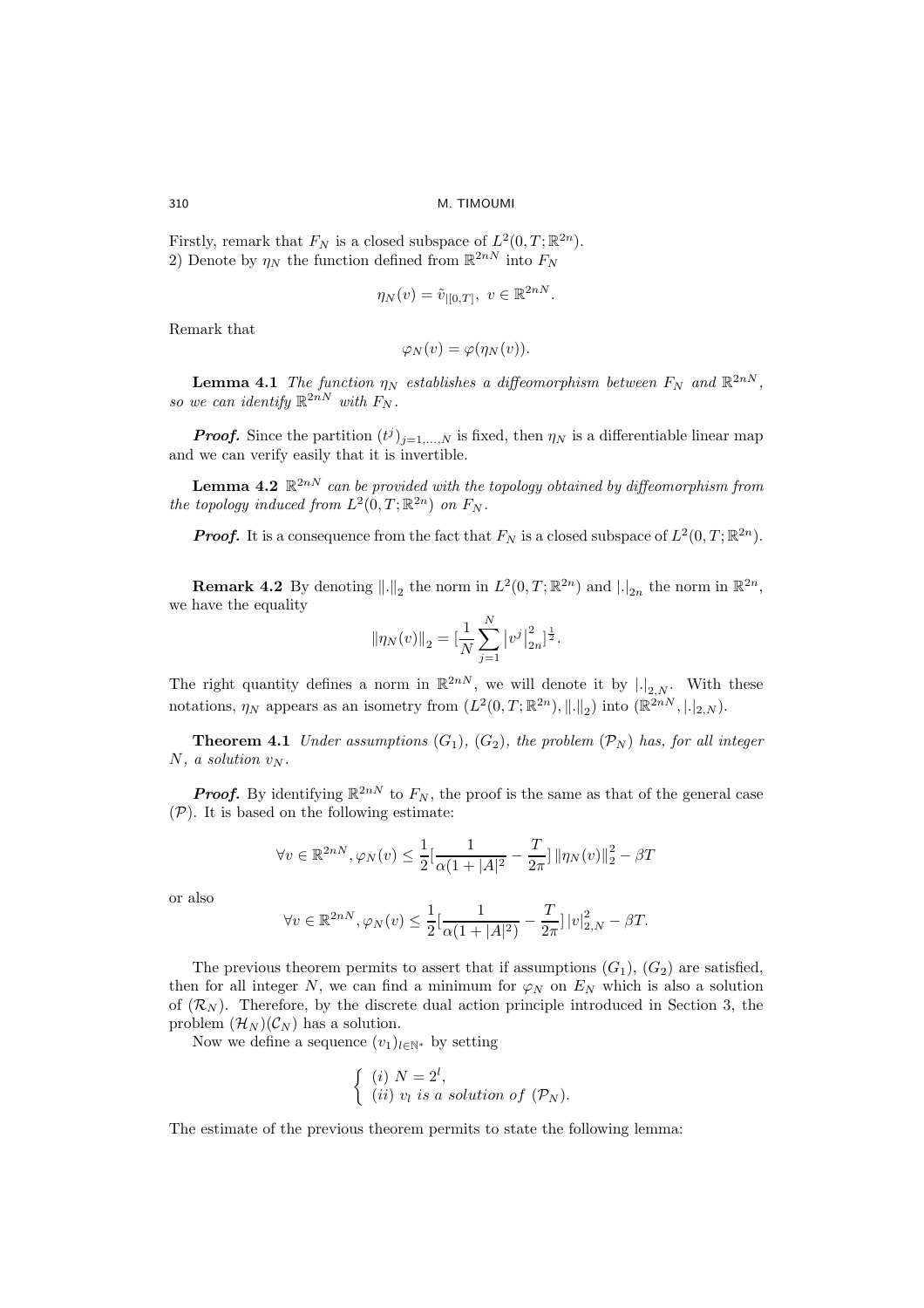**Lemma 4.3** Under assumption  $(G_2)$ , there exists a constant  $M > 0$  such that

$$
\forall l \in \mathbb{N}^*, \|\eta_N(v_1)\|_2^2 = |v_1|_{2,N}^2 \le M.
$$

**Proof.** Note that, from the previous results, we have

$$
\forall l \in \mathbb{N}^*, \varphi_N(v_l) = \varphi(\eta_N(v_l)) \le \frac{k_l}{2} \|\eta_N(v_l)\|_2^2 - k_2
$$

where  $k_1 = \frac{1}{\alpha(1+|A|^2)} - \frac{T}{2\pi}$  and  $k_2 = \beta T$ . We have also

$$
\forall l' \leq l, \; \varphi_N(v_l) \leq \varphi_N(v_{l'}) \; with \; N = 2^l.
$$

Since

$$
\varphi_N(v_{l'}) = \varphi_{N'}(v_{l'}) \ with \ N' = 2^{l'},
$$

we get

$$
\forall l' \leq l, \ \varphi(\eta_N(v_l)) = \varphi_N(v_l) \leq \varphi_{N'}(v_{l'}).
$$

Therefore, we have

$$
\forall l \in \mathbb{N}^*, \frac{1}{2} k_1 \| \eta_N(v_l) \|_2^2 - k_2 \le \varphi_N(v_l) \le \varphi_1(v_1).
$$

Since  $\varphi_1(v_1)$  is a constant with respect to l, the proof of Lemma 4.3 is complete.

### 5 Convergence Results

Under assumptions  $(G_1), (G_2)$ , we have proved in the previous section that there exists a sequence  $(v_l)_{l \in \mathbb{N}^*}$  of solutions for the problems  $(\mathcal{P}_N)$  with  $N = 2^l$ . Consider the sequence  $(w_l)_{l ∈ \mathbb{N}^*}$  of piecewise linear functions defined by

$$
w_l(t) = \int_0^t \tilde{v}_l(\tau) d\tau + \xi_l
$$

with  $\xi_l \in \mathbb{R}^{2n}$  such that

$$
\xi_l \in -\frac{\delta_l}{2} J\tilde{v}_l(0) + \partial H_0^*(\tilde{v}_l(0) - h_l(0)), \quad \delta_l = \frac{T}{2^l}.
$$

**Remark 5.1** Giving the definition of  $H_0$ , we can assume that  $\xi_l$  is of the type  $(0, \lambda_l)$ with  $\lambda_l \in \mathbb{R}^n$ . In fact, we have

$$
(r, p) \in (a, b) + \partial H_0^*(s, q) \iff (s, q) = H_0'((r, p) - (a, b))
$$
  
\n
$$
\iff (s, q) = (-A^*G'(p - b - A(r - a)), G'(p - b - A(r - a)))
$$
  
\n
$$
= (-A^*G'(p - Ar - b + Aa), G'(p - Ar - b + Aa))
$$
  
\n
$$
\iff (s, q) = H_0'(-a, p - Ar - b)
$$
  
\n
$$
\iff -(a, b) + (0, p - Ar) \in \partial H_0^*(s, q)
$$
  
\n
$$
\iff (0, p - Ar) \in (a, b) + \partial H_0^*(s, q).
$$

In the following, we will take  $\xi_l$  of the form  $(0, \lambda_l)$ ,  $\lambda_l \in \mathbb{R}^n$ , and we will prove that the associated sequence  $(w_l)$  has a subsequence strongly convergent in  $L^2(0,T;\mathbb{R}^{2n})$  to a solution  $\bar{w}$  of  $(\mathcal{H})(\mathcal{C})$ .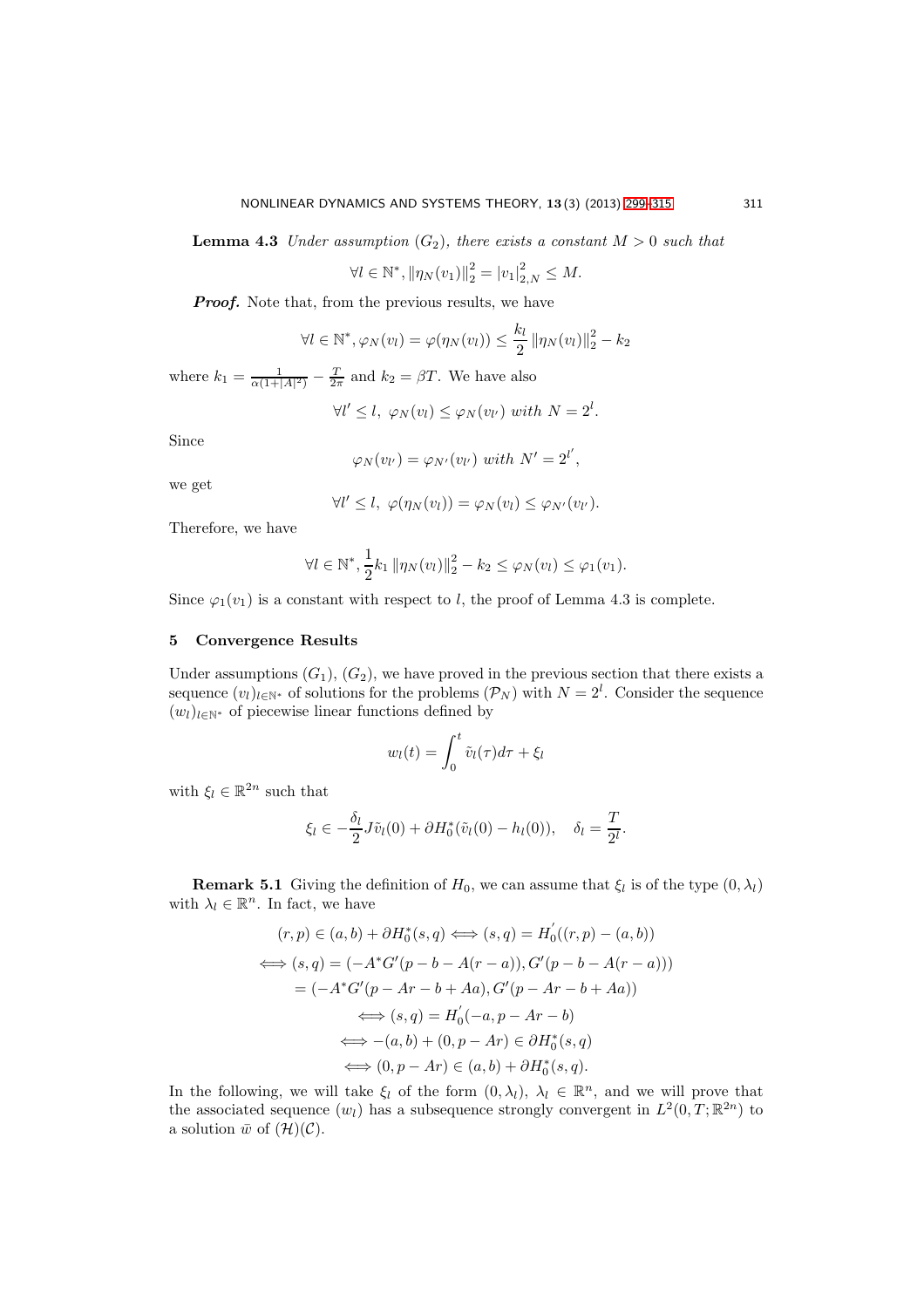**Lemma 5.1** [7] The operator  $\pi$  from  $L^2(0,T;\mathbb{R}^{2n})$  into itself, introduced in Section 2, is a Hilbert-Schmidt operator: it transforms quickly convergent sequences to strongly convergent sequences.

**Lemma 5.2** Under assumptions  $(G_1)$ ,  $(G_2)$ , there exists a subsequence  $(w_{l_k})$  of  $(w_l)$ strongly convergent in  $L^2(0,T;\mathbb{R}^{2n})$  to  $\bar{w}$ . Moreover  $\bar{w}$  is defined in 0 and T and satisfies  $\bar{w}(0) = \bar{w}(T)$ .

**Proof.** It is easy to verify that the sequence  $(w_l)$  is included in  $L^2(0,T;\mathbb{R}^{2n})$ . By Lemma 4.3, the sequence  $(\tilde{v}_l)$  is bounded in  $L^2(0,T;\mathbb{R}^{2n})$ , then it possesses a subsequence  $(\tilde{v}_{l_k})$  weakly convergent in  $L^2(0,T;\mathbb{R}^{2n})$  to a point  $\bar{v}$ . In particular  $(\tilde{v}_{l_k})$  being defined for all integer k and for all  $t \in [0,T]$ , the sequence  $(\tilde{v}_{l_k}(t))$  is convergent in  $\mathbb{R}^{2n}$  to  $\bar{v}(t)$ for all  $t \in [0, T]$ . Recall that we have defined  $\xi_l$  by

$$
\xi_l \in -\frac{\delta_l}{2} J\tilde{v}_l(0) + \partial H_0^*(\tilde{v}_l(0) - h_l(0)), \delta_l = \frac{T}{2^l}.
$$

We have

$$
\xi_l + \frac{\delta_l}{2} J \tilde{v}_l(0) \in \partial H_0^*(\tilde{v}_l(0) - h_l(0))
$$
  
\n
$$
\iff \tilde{v}_l(0) - h_l(0) = H_0'(\xi_l + \frac{\delta_l}{2} J \tilde{v}_l(0))
$$
  
\n
$$
= H_0' \Big( (0, \lambda_l) + \frac{\delta_l}{2} J(\tilde{v}_l^1(0), \tilde{v}_l^2)(0)) \Big) = H_0' \Big( \frac{\delta_l}{2} \tilde{v}_l^2(0), \lambda_l - \frac{\delta_l}{2} \tilde{v}_l^1(0) \Big) \iff
$$
  
\n
$$
\tilde{v}_l(0) - h_l(0) = \Big( -A^* G'(\lambda_l - \frac{\delta_l}{2} (\tilde{v}_l^1(0) + A \tilde{v}_l^2(0))), G'(\lambda_l - \frac{\delta_l}{2} (\tilde{v}_l^1(0) + A \tilde{v}_l^2(0))) \Big).
$$

Since G' is an homeomorphism from  $\mathbb{R}^n$  into  $G'(\mathbb{R}^n)$  and since  $(\delta_l)$  goes to zero in  $\mathbb R$ as l goes to infinity and  $(\tilde{v}_{l_k}(0))$  is bounded and converges to  $\bar{v}(0)$ , the sequence  $(\lambda_{l_k})$ converges to  $\bar{\lambda}$  in  $\mathbb{R}^n$  with

$$
\bar{\lambda} = (G')^{-1}(\bar{v}^2(0) - h^2(0)).
$$

By previous Remarks and Lemma 5.1, we deduce that the sequence  $(w_{l_k})$  converges strongly to  $\bar{w}$  in  $L^2(0,T;\mathbb{R}^{2n})$ . Moreover

$$
\bar{w}(t) = J \int_0^t \bar{v}(\tau) d\tau + \bar{\xi} \ with \ \bar{\xi} = (0, \bar{\lambda})
$$

and then, in particular, we have  $\bar{w}(0) = \bar{w}(T)$ .

**Lemma 5.3** The sequence  $(y_{l_k})$  defined by

$$
y_{l_k} = \tilde{v}_{l_k} - Jh_{l_k} \in L^2(0, T; \mathbb{R}^{2n})
$$

converges strongly in  $L^2(0,T;\mathbb{R}^{2n})$  to  $\bar{y} = \bar{v} - Jh$ .

**Proof.** It is an immediately consequence of previous lemma's proof.

**Lemma 5.4** With the point  $w_l$  of  $L^2(0,T;\mathbb{R}^{2n})$ , we associate the element  $\omega_l$  of the same space defined by

$$
\begin{cases}\n\omega_l(t^j) = \frac{1}{2}(w_l(t^{j+1}) + w_l(t^j)), \forall j = 1, ..., N, \\
\omega_l(0) = \omega_l(T), \\
\omega_l(t) = \omega_l(t^j), \forall t \in [t^j, t^{j+1}], \forall j = 1, ..., N.\n\end{cases}
$$

Under assumptions  $(G_1)$ ,  $(G_2)$ , the subsequence  $(\omega_{l_k})$  of  $(\omega_l)$  converges strongly in  $L^2(0,T;\mathbb{R}^{2n})$  to  $\bar{w}$ .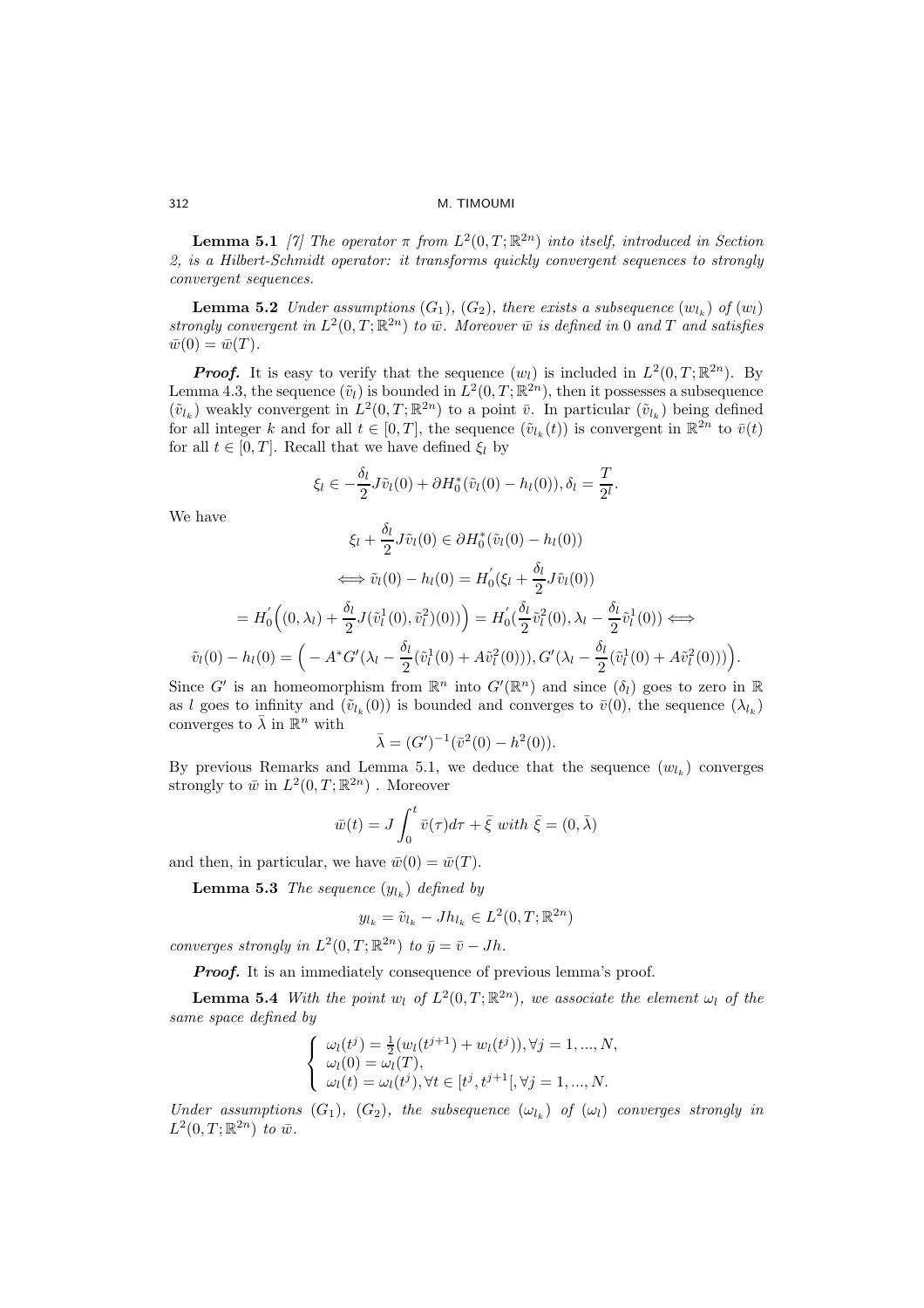Proof. It suffices to prove

$$
\lim_{k \to \infty} \|\omega_{l_k} - w_{l_k}\|_2 = 0. \tag{5.1}
$$

Then we will use the inequality

$$
\|\omega_{l_k} - \bar{w}\| \le \|\omega_{l_k} - w_{l_k}\|_2 + \|w_{l_k} - \bar{w}\|_2
$$

and we conclude by using Lemma 5.2. We have

$$
\|\omega_{l_k} - w_{l_k}\|_2^2 = \int_0^T |\omega_{l_k}(t) - w_{l_k}(t)|^2 dt,
$$

where  $\left| . \right|$  denotes  $\left| . \right|_{2n}$ . On the other hand, we have

$$
\|\omega_{l_k} - w_{l_k}\|_2^2 = \sum_{j=1}^{N_k} \int_{t^{j+1}}^{t^j} |\omega_{l_k} - w_{l_k}|^2 dt,
$$
\n(5.2)

where  $N_k = 2^{l_k}$ . In  $[t^j, t^{j+1}], w_{l_k}(t)$  can be written

$$
\forall t \in [t^j, t^{j+1}], w_{l_k}(t) = w_{l_k}(t^j) + (t - t^j)\tilde{v}_{l_k}(t^j).
$$

Then equality (5.2) becomes

$$
\|\omega_{l_k} - w_{l_k}\|_2^2 = \sum_{j=1}^{N_k} \int_{t^{j+1}}^{t^j} \left| \omega_{l_k}(t^j) - w_{l_k}(t^j) - (t - t^j)\tilde{v}_{l_k}(t^j) \right|^2 dt.
$$

This yields

$$
\|\omega_{l_{k}} - w_{l_{k}}\|_{2}^{2} = \sum_{j=1}^{N_{k}} \int_{t^{j}}^{t^{j+1}} \left|\omega_{l_{k}}(t^{j}) - w_{l_{k}}(t^{j})\right|^{2} dt
$$
  
+2
$$
\sum_{j=1}^{N_{k}} \int_{t^{j}}^{t^{j+1}} \left|t - t^{j}\right| \left|\tilde{v}_{l_{k}}(t^{j})\right| \left|\omega_{l_{k}}(t^{j}) - w_{l_{k}}(t^{j})\right| dt + \sum_{j=1}^{N_{k}} \int_{t^{j}}^{t^{j+1}} \left|t - t^{j}\right|^{2} \left|\tilde{v}_{l_{k}}(t^{j})\right|^{2} dt
$$
  

$$
\leq \sum_{j=1}^{N_{k}} \int_{t^{j}}^{t^{j+1}} \left|\omega_{l_{k}}(t^{j}) - w_{l_{k}}(t^{j})\right|^{2} + 2 \frac{T}{N_{k}} \sum_{j=1}^{N_{k}} \left[\int_{t^{j}}^{t^{j+1}} \left|\tilde{v}_{l_{k}}(t^{j})\right|^{2} dt\right] \frac{1}{2} \left[\int_{t^{j}}^{t^{j+1}} \left|\omega_{l_{k}}(t^{j}) - w_{l_{k}}(t^{j})\right|^{2} dt\right] \frac{1}{2}
$$
  
+
$$
(\frac{T}{N_{k}})^{2} \sum_{j=1}^{N_{k}} \int_{t^{j}}^{t^{j+1}} \left|\tilde{v}_{l_{k}}(t^{j})\right|^{2} dt.
$$
 (5.3)

The expression  $\omega_{l_k}(t^j) - w_{l_k}(t^j)$  can be written

$$
\omega_{l_k}(t^j) - w_{l_k}(t^j) = \frac{w_{l_k}(t^j) + w_{l_k}(t^{j+1})}{2} - w_{l_k}(t^j) = \frac{w_{l_k}(t^{j+1}) - w_{l_k}(t^j)}{2}.
$$

But we know that

$$
\frac{w_{l_k}(t^{j+1}) - w_{l_k}(t^j)}{2} = \frac{1}{2} \delta_{l_k} \tilde{v}_{l_k}(t^j).
$$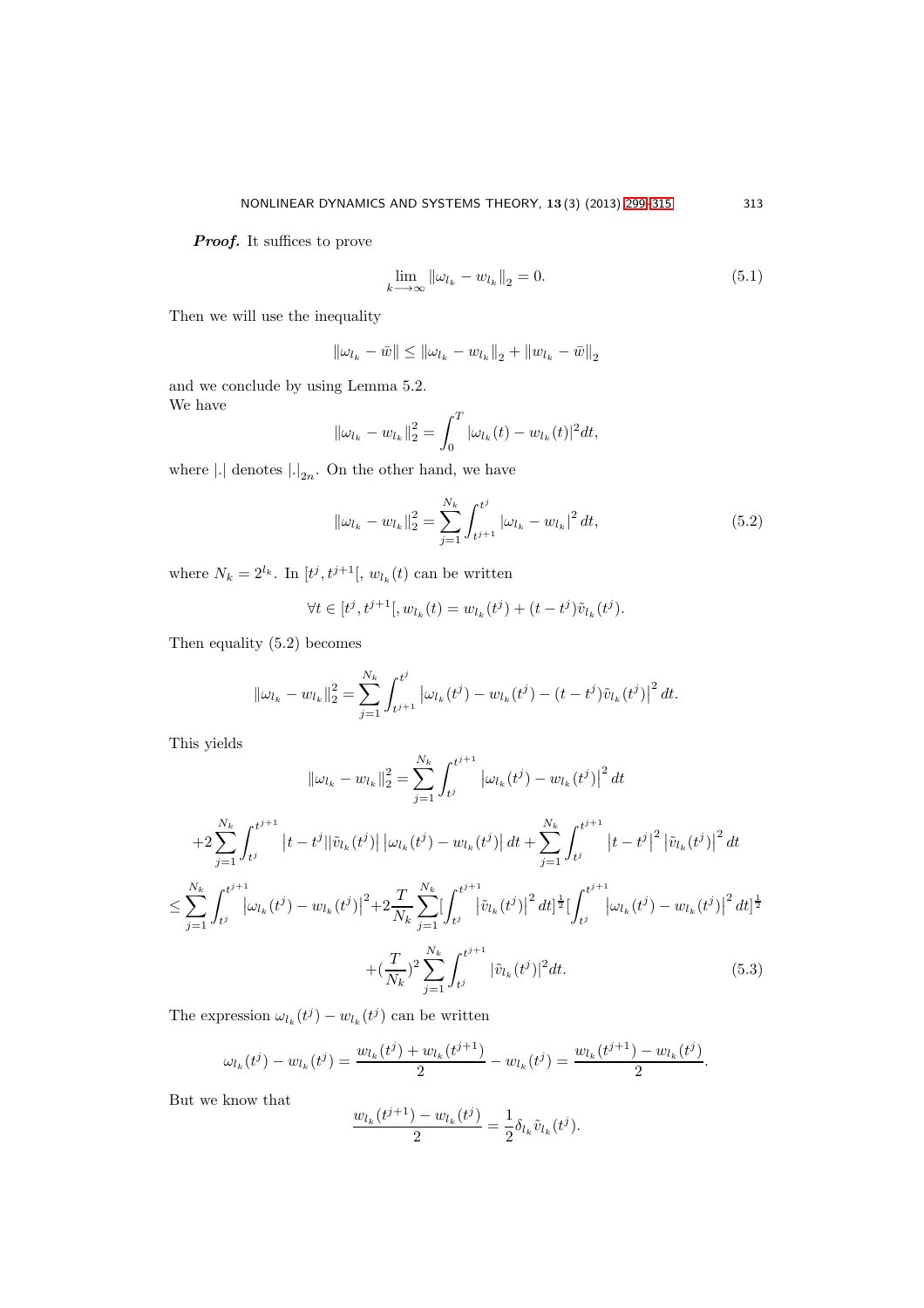Therefore the inequality (5.3) becomes

$$
\|\omega_{l_k} - w_{l_k}\|_2^2 \le \frac{9}{4} (\delta_{l_k})^2 \int_0^T |\tilde{v}_{l_k(t)}|^2 dt.
$$
 (5.4)

Since  $\delta_{l_k} = \frac{T}{N_k} = T 2^{-l_k}$  goes to zero as k goes to infinity and  $\tilde{v}_{l_k}$  is bounded in  $L^2(0,T;\mathbb{R}^{2n})$ , the relation (5.1) is proved.

If assumption  $(G_2)$  is satisfied, Lemma 4.3 permits to write

$$
\delta_{l_k} \int_0^T |v_{l_k}(t)|^2 dt = \frac{T}{2^{l_k}} [2^{l_k} \sum_{j=1}^{N_k} |v_{l_k}^j|^2] \le \frac{T}{2^{l_k}} M.
$$

Therefore we can state the following convergence result:

**Theorem 5.1** Under assumptions  $(G_1)$ ,  $(G_2)$  and Lemma 5.2 notations, the subsequence  $(\omega_{l_k})$  converges strongly in  $L^2(0,T;\mathbb{R}^{2n})$  to a solution  $\bar{w}$  of  $(\mathcal{H})(\mathcal{C})$ .

Proof. To prove this theorem, we will need the following theorem:

**Theorem 5.2** [4] Let A be a monotone maximal operator from its domain  $D(A) \subset$  $L^2(0,T;\mathbb{R}^{2n})$  into  $L^2(0,T;\mathbb{R}^{2n})$ . Let  $(x_l)$  and  $(y_l)$  be two sequences satisfying

$$
(i) \ x_l \in Dom A, \forall l \ge l_0,
$$
  
\n
$$
(ii) \ y_l = A(x_l), \forall l \ge l_0,
$$
  
\n
$$
(iii) \ (x_l) \ converges \ weakly \ to \ \bar{x} \ in \ L^2(0, T; \mathbb{R}^{2n}),
$$
  
\n
$$
(iv) \ (y_l) \ converges \ weakly \ to \ \bar{y} \ in \ L^2(0, T; \mathbb{R}^{2n}),
$$
  
\n
$$
(v) \ \limsup_{l \to \infty} (x_l y_l) \le \bar{x} \bar{y}.
$$

Then

$$
(j) \ \bar{x} \in Dom A,
$$

$$
(jj) \ \bar{y} = A(\bar{x}).
$$

By Section 3, we know that for all integer  $l$ , the following system is verified:

$$
\begin{cases}\n(i) \frac{w_N(t^{j+1}) - w_N(t^j)}{t^{j+1} - t^j} = J[H'_0 \frac{w_N(t^{j+1}) + w_N(t^j)}{2}) + h^j], \forall j = 1, ..., 2^l \\
and \\
(ii) \frac{w_N(t^{j+1}) - w_N(t^j)}{t^{j+1} - t^j} = v_l^j, \forall j = 1, ..., 2^l.\n\end{cases}
$$

By using the notations of Lemma 5.3, equation  $(i)$  can be rewritten

$$
\forall t\in [0,T], -Jy_l(t)=H_0^{'}(\omega(t)).
$$

Since the operator " $-J$ " from  $\mathbb{R}^{2n}$  into  $\mathbb{R}^{2n}$  is an isometry, we deduce from the previous Lemmas that the sequences  $(-Jy_{l_k})$  and  $(\omega_{l_k})$  as the operator  $H_0'$  verify assumptions of the previous Theorem, therefore we can assert that

$$
\forall t \in [0, T], -J\bar{y}(t) = H_0^{'}(\bar{w}(t))
$$

or also

$$
\forall t \in [0, T], \ \overline{v}(t) = J(H'_0(\overline{w}(t)) + h(t)),
$$

where

$$
\bar{w}(t) = \int_0^t \bar{v}(\tau) d\tau + (0, \bar{\lambda}).
$$

Therefore  $\bar{w}$  is a solution of  $(\mathcal{H})(\mathcal{C})$ .